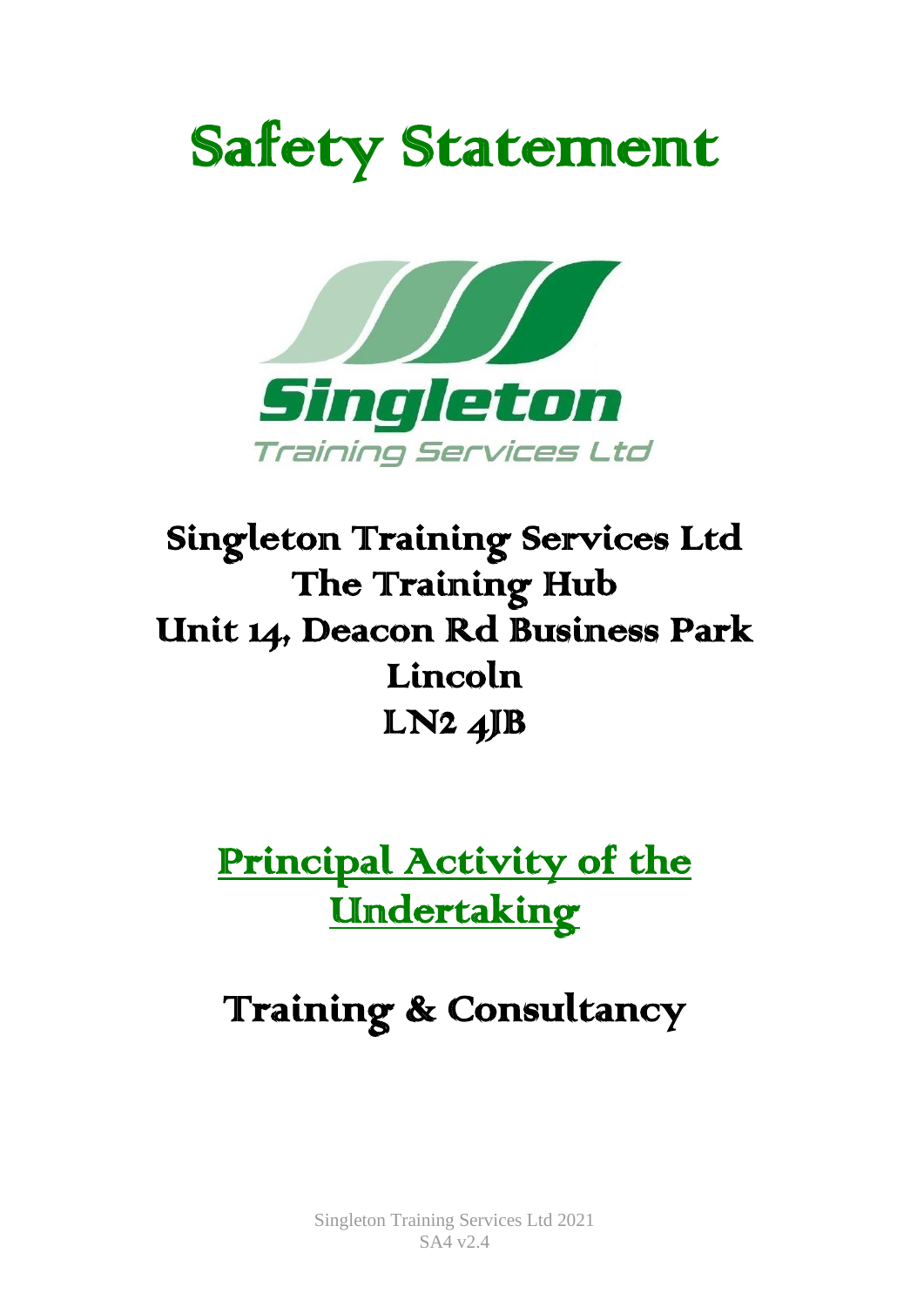### **Policy statement**

The Health & Safety at Work Act 1974 imposes statutory duties on employers and employees to ensure a safe place of work. It is the policy of this company, acting through its management to ensure so far as is reasonably practicable that health & safety is assigned, accepted and fulfilled at all levels of the company. It is also the policy of the company to ensure the health, safety & welfare of all employees and visitors to the premises or operations under our control.

#### **It is the intention of the company to ensure that:**

- a) The provision and maintenance of plant and systems of work are safe and without risks to health.
- b) Arrangements for use, handling, storage and transport of substances for use at work are safe and without risks to health.
- c) Adequate information is available with respect to articles and substances used at work detailing the conditions and precautions necessary to ensure that when properly used they will be safe and without risks to health.
- d) The provision of information, instruction, training and supervision as is necessary to ensure the health & safety of all employees.
- e) With regard to any premises under our control or operations on which we are working, the maintenance of all plant, machinery and equipment so that they are safe.
- f) The working environment is safe and without risks to health and that adequate provision is made for facilities and welfare at work.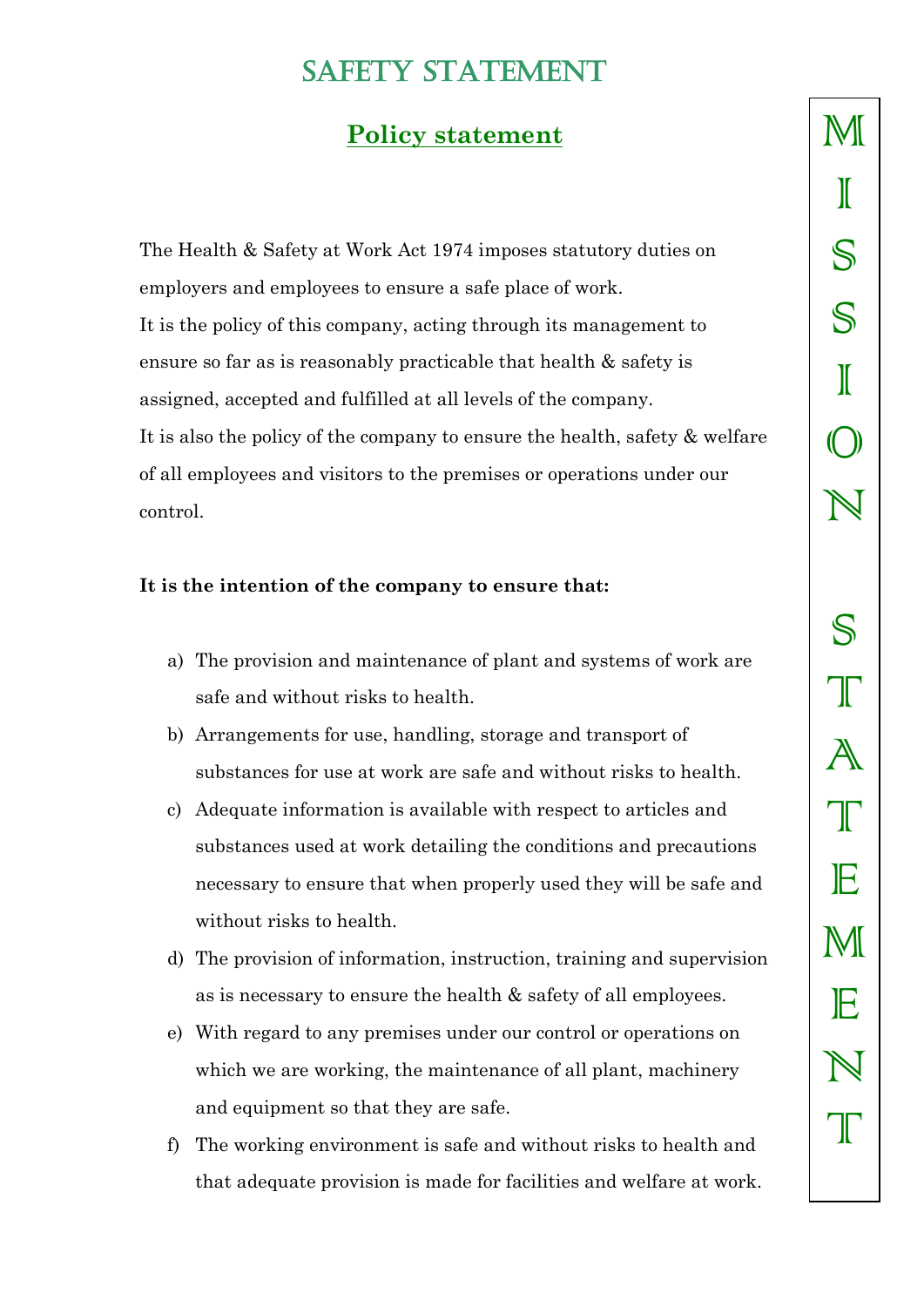g) The Health & Safety Policy is reviewed and updated as necessary. Communication of any changes will be made to all employees.

#### **It is the duty of every employee at work to:**

- a) Take care of their own health & safety and any person who may be affected by their acts or omissions.
- b) To co-operate with the employer in all health & safety matters.
- c) Not to deliberately interfere with any provision made for their safety.

This policy is subject to review annually or if any significant change to the business or its operation occurs that would make the old policy out of date.

 $N \cdot$  Singleton

Signed:

Position: Director

Date: 29/12/20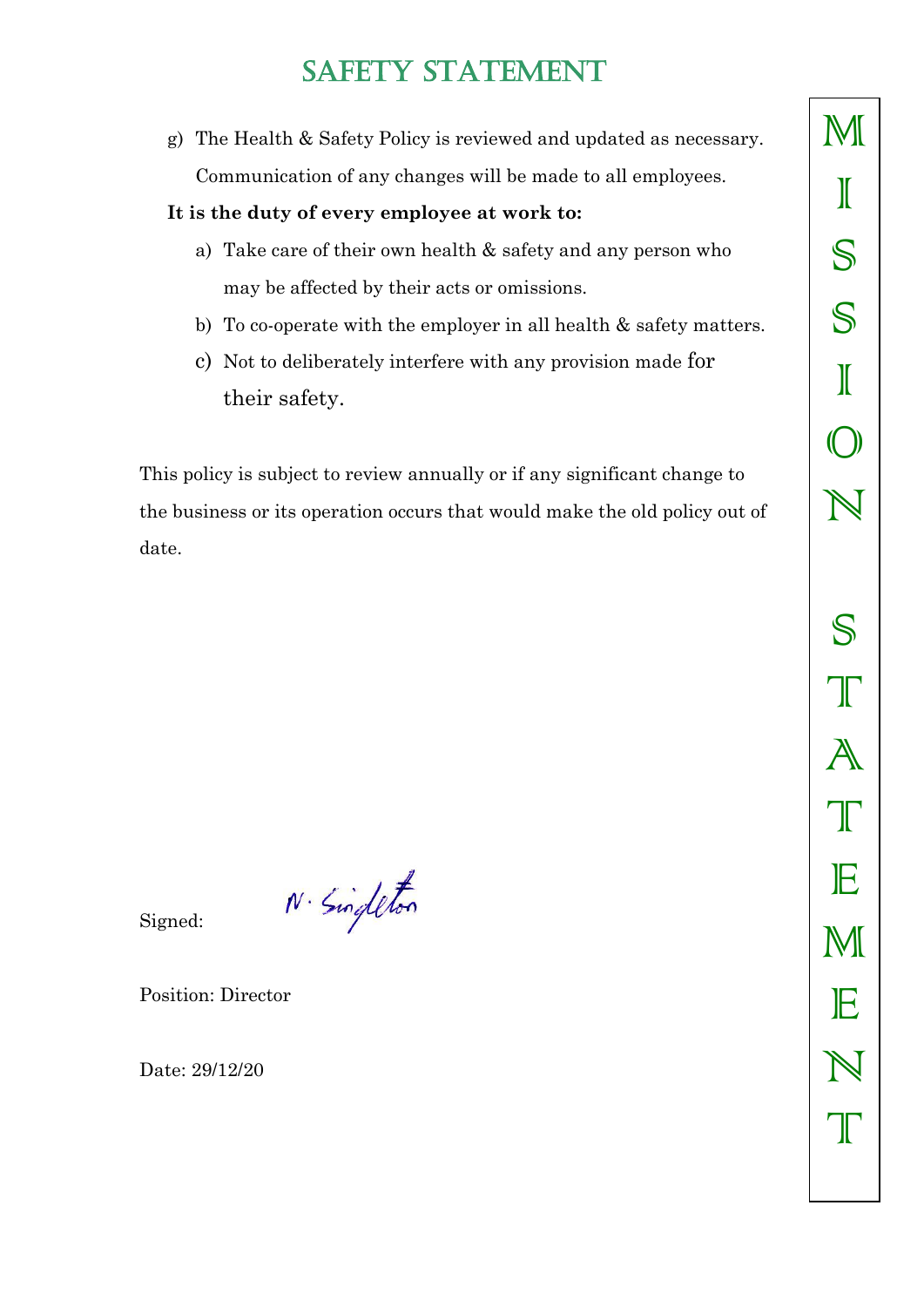| Health and Safety function(s) responsibility (ies) | Name/Job Title       |
|----------------------------------------------------|----------------------|
| H & S Competent Person                             | N.Singleton<br>Owner |
| H & S Trainer                                      | N. Singleton         |
| H & S In office                                    | G Minns              |
| OFQUAL main contact<br>& internal verifier         | N. Singleton         |

OFQUAL administrative contact G Minns

Office manager

 $\bigcirc$ R G A N I S A **T** I O N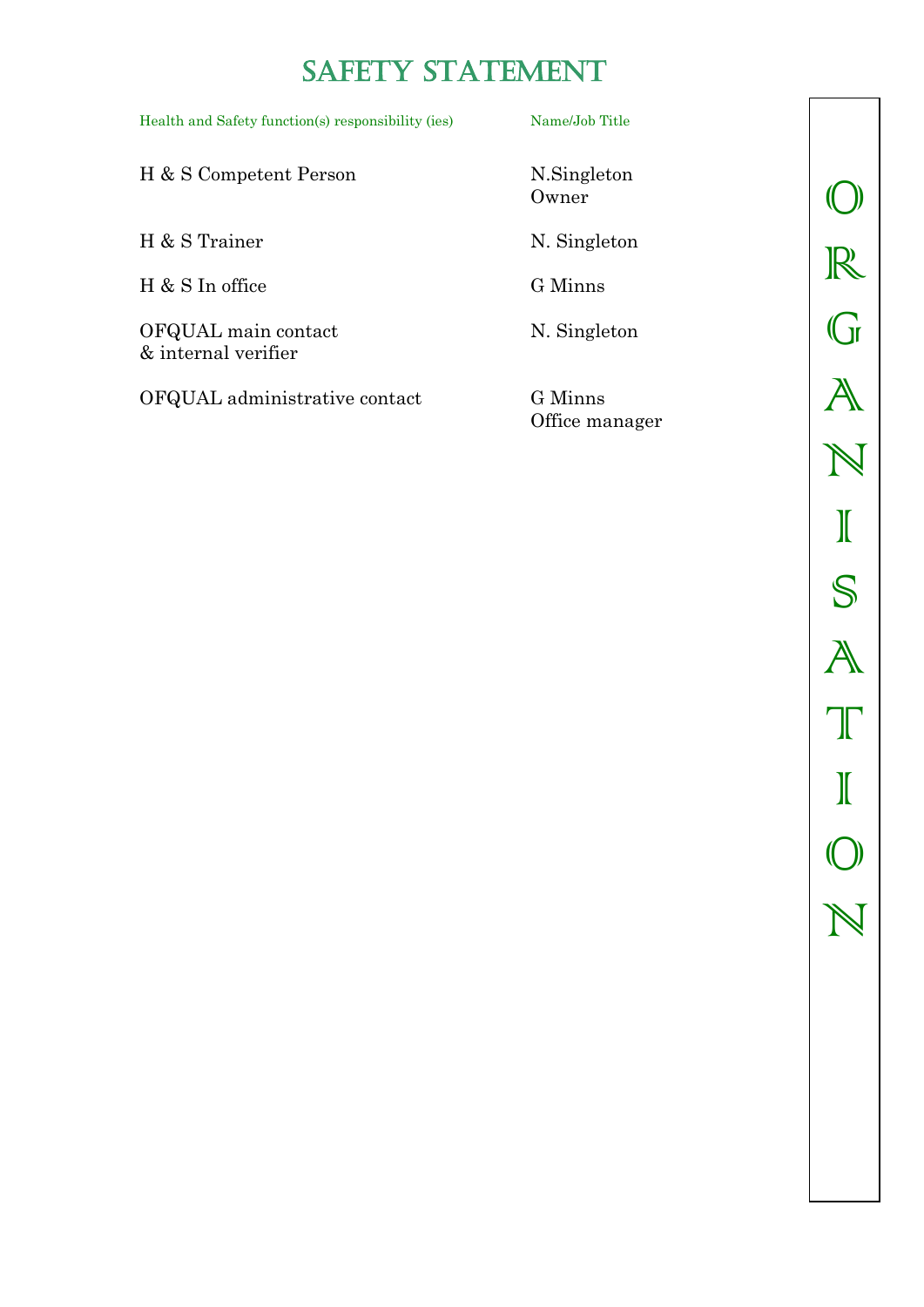# **Index of pages**

| 1.  | <b>Accidents and Dangerous Occurrences</b> |
|-----|--------------------------------------------|
| 2.  | <b>CCTV</b> and data protection            |
| 3.  | Contractors/Visitors                       |
| 4.  | <b>Electrical Equipment</b>                |
| 5.  | Fire                                       |
| 6.  | <b>First Aid</b>                           |
| 7.  | <b>Hazardous Substances</b>                |
| 8.  | <b>Housekeeping and Environmental</b>      |
| 9.  | <b>Information, Instruction, Training</b>  |
| 10. | <b>Manual Handling</b>                     |
| 11. | <b>Medical Emergency</b>                   |
| 12. | <b>Monitoring and Review</b>               |
|     | 13. Noise at Work                          |
|     | 14. Personal Protective Equipment (PPE)    |
|     | 15. Protection of children                 |
| 16. | <b>Recruitment &amp; Induction</b>         |
| 17. | <b>Risk Assessment</b>                     |
|     | 18. Safe Systems of Work                   |
|     | 19. Serious & Imminent Danger              |
|     | 20. Vehicles & transport                   |
|     | 21. Visual Display Equipment               |
|     | 22. Violence, Bullying and Discrimination  |
|     | 23. Workplace & Welfare                    |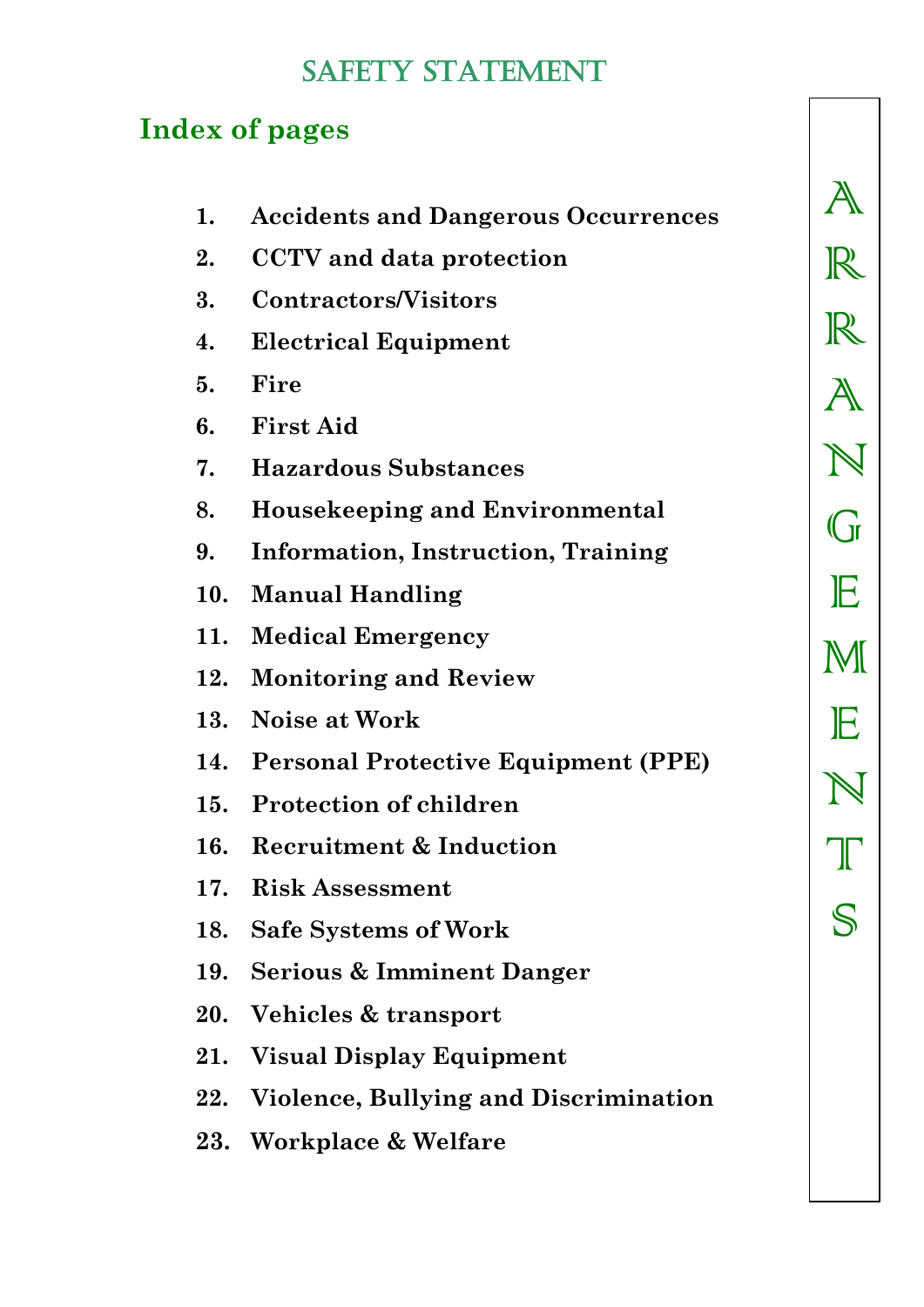### **Accidents & Dangerous Occurrences (See Organisation section for persons responsible)**

How work related accidents, dangerous occurrences and diseases are dealt with:

All accidents must be recorded in Company accident book which is kept on the office bookcase

Completed accident records shall be kept secure according to the Data Protection Act guidelines.

The company will report all accidents covered by RIDDOR.

RIDDOR should be reported to RIDDOR online at <http://www.hse.gov.uk/riddor/report.htm>

All major accidents/incidents will be investigated by N. Singleton

All staff must report accidents/incidents whether onsite or offsite to Mrs. Glenda Minns (office manager).

All staff working offsite who have an accident on a client's site must ensure that the accident is reported in the client's accident book.

Any visitors or trainees on the company's property must report accidents to Mrs. Glenda Minns (office manager).

If any student or trainee on a client's site, whilst being trained by Singleton Training Services Ltd, injures themselves, then the tutor in charge of that training shall make an official report to N. Singleton using the company accident investigation form.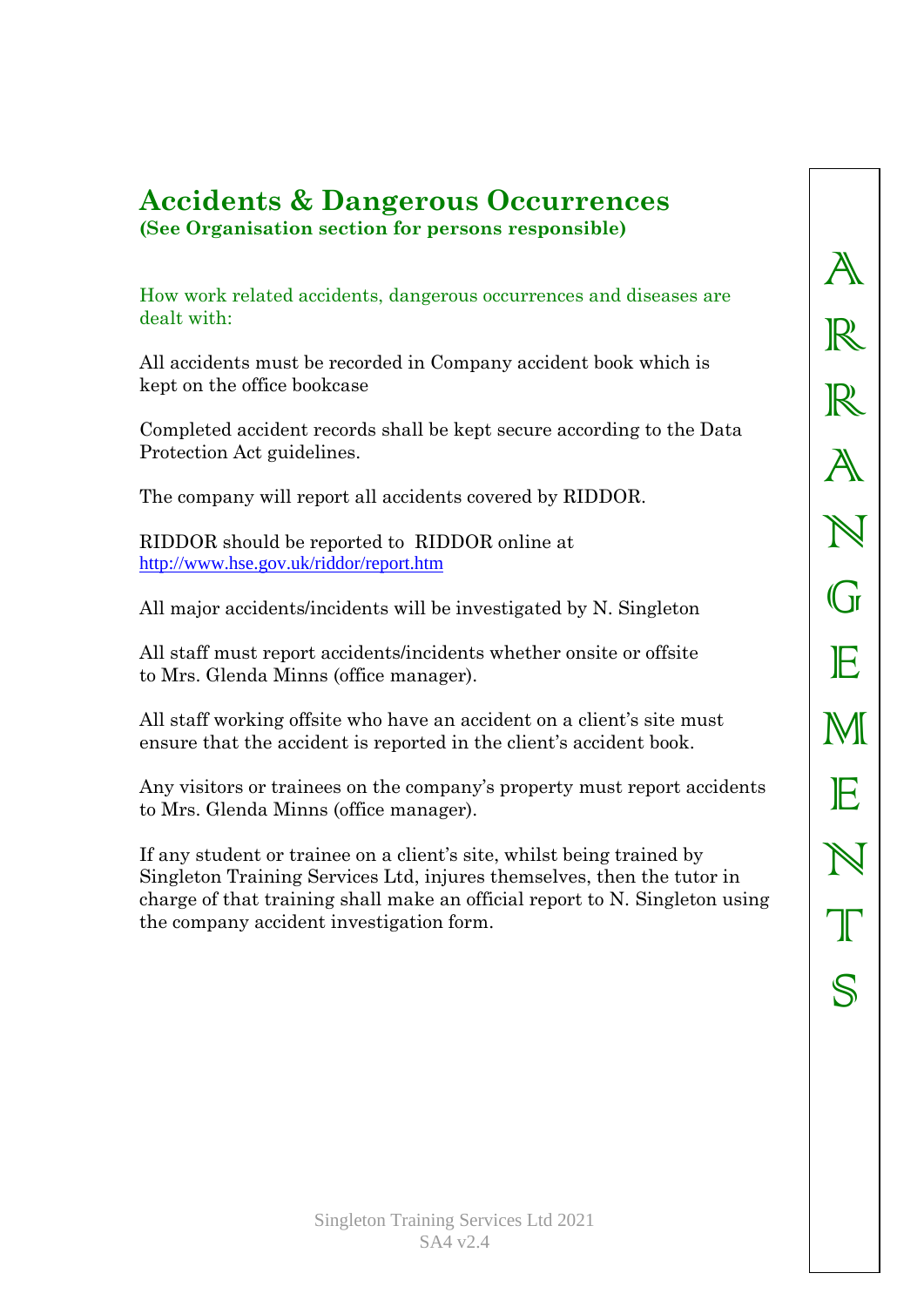### **CCTV & Data protection (See Organisation section for persons responsible)**

How health and safety information, instruction and training is ensured:

CCTV images are recorded for security purposes both at The Training Hub, Unit 14 Deacon Rd, Business Park, Deacon Rd Lincoln. LN2 4JB and The Safety Training Centre, Unit 14, Spencer St, Grimsby. DN31 3AA

CCTV images will be stored on a hard drive for up to 1 month or until they are overwritten by the recording device

The images remain the property of Singleton Training Services Ltd and no external person or body shall view the images unless a formal request is presented to Nigel Singleton. Requests for release of CCTV images will only be considered if it is deemed necessary for security or upon request by the police.

The company holds records of its employees and clients both in paper form and electronically.

All sensitive information shall be protected at all times either by lock and key for the paper records or computer passwords for the electronic information.

No sensitive information shall be released to any third party without the express permission of Nigel Singleton.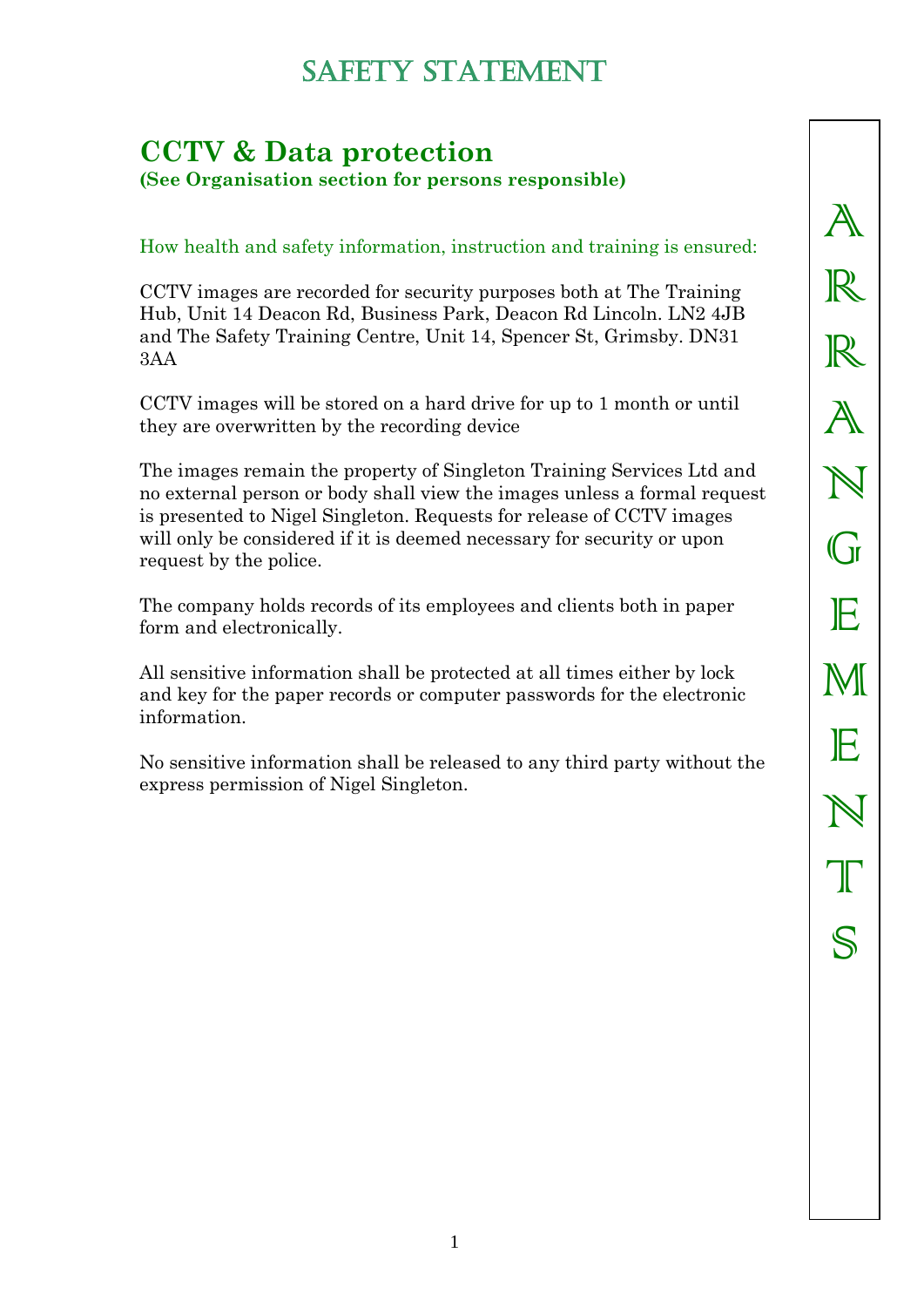### **Contractors/Visitors (See Organisation section for persons responsible)**

#### How safety and health of contractors/visitors on the premises is ensured:

In the event of an evacuation the member of staff responsible for the visitor shall ensure that they are evacuated safely.

In the event of an evacuation the trainer of any class shall be responsible for ensuring the safe evacuation of all trainees and ensuring any missing persons are reported to the emergency services on their arrival.

Certificates of competency shall be requested from all contractors prior to work beginning.

Where contractors may be engaged in dangerous activities the company shall request a risk assessment or safe system of work from the contractor before work may commence.

All contractors or visitors must take time to check on the company safety procedures in place before commencing work.

All safety rules shall be brought to the attention of visitors and contractors on entering the building.

All non-course visitors who may be left on their own should be made aware of the emergency evacuation procedures located around the building.

A R  $\mathbb R$ A N  $\bigcap$ E M E N **T** S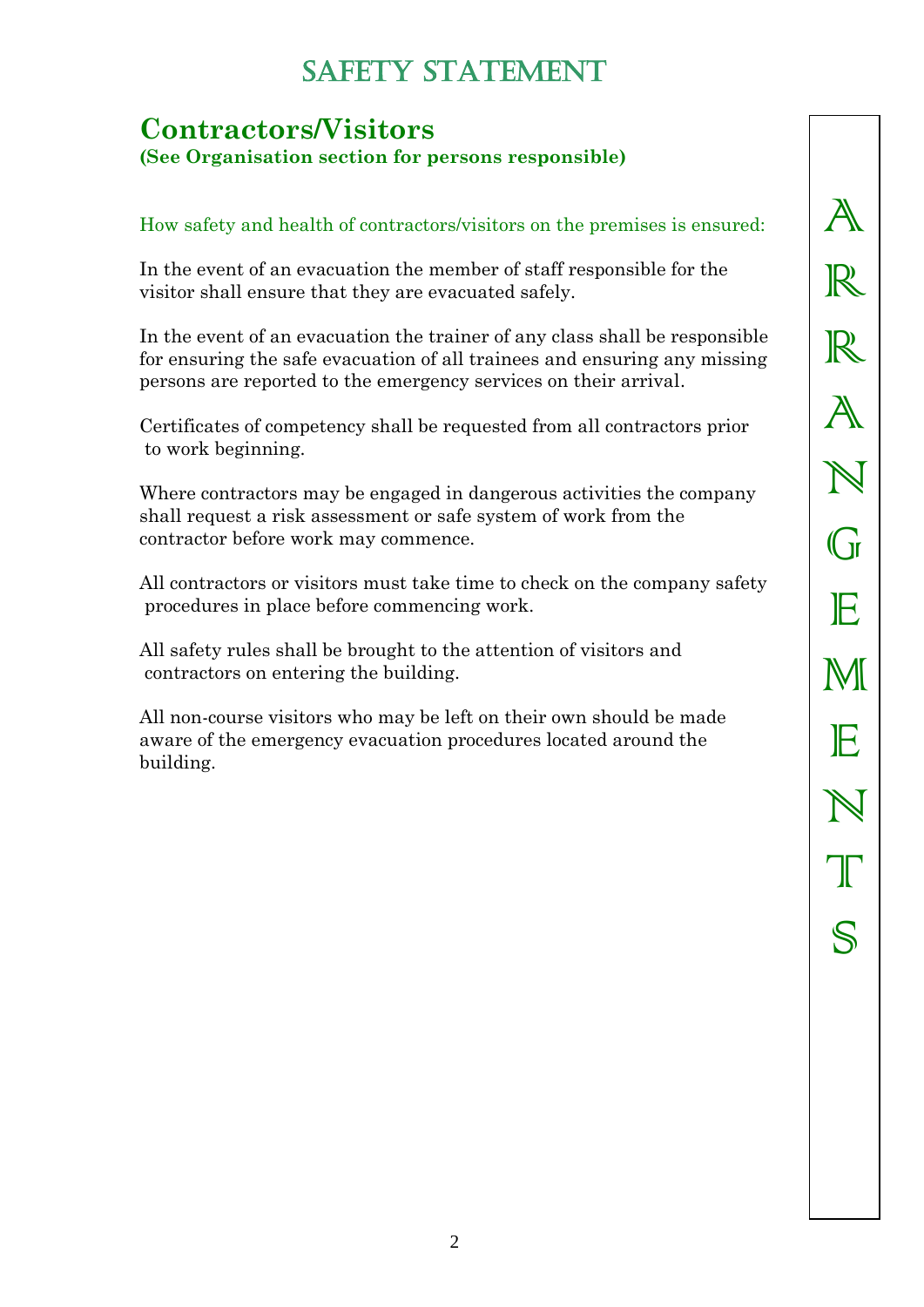### **Electrical Equipment (See Organisation section for persons responsible)**

#### How safety of electrical equipment is ensured:

All electrical equipment should be visually checked by the operator before use.

The Company shall ensure that all class 1 electrical equipment shall be inspected and tested by a competent person on a regular basis.

A register of electrical equipment shall be held in the training centre Health and Safety file, and also in the electric file.

Class 1 electrical equipment provided for trainers shall be subject to a 6 monthly electrical test. It is the responsibility of the trainer to arrange for this test to be conducted.

No employee shall engage in any work or repair on electrical equipment unless competent to do so.

The care suite contains the electric meter and switch panel for The Training Hub. The panel in the disabled toilet at Spencer St contains the electric meter and switch panel. Only Singleton Training Services Ltd employees may enter these areas. Only competent, trained employees may alter the consumer panel.

No employee shall engage in any work on live electrical equipment.

Under no circumstances shall faulty electrical equipment be used. If an employee notices faulty equipment they should immediately stop using it and label it as out of use.

Any faults in equipment or mains supply shall be reported immediately to N. Singleton.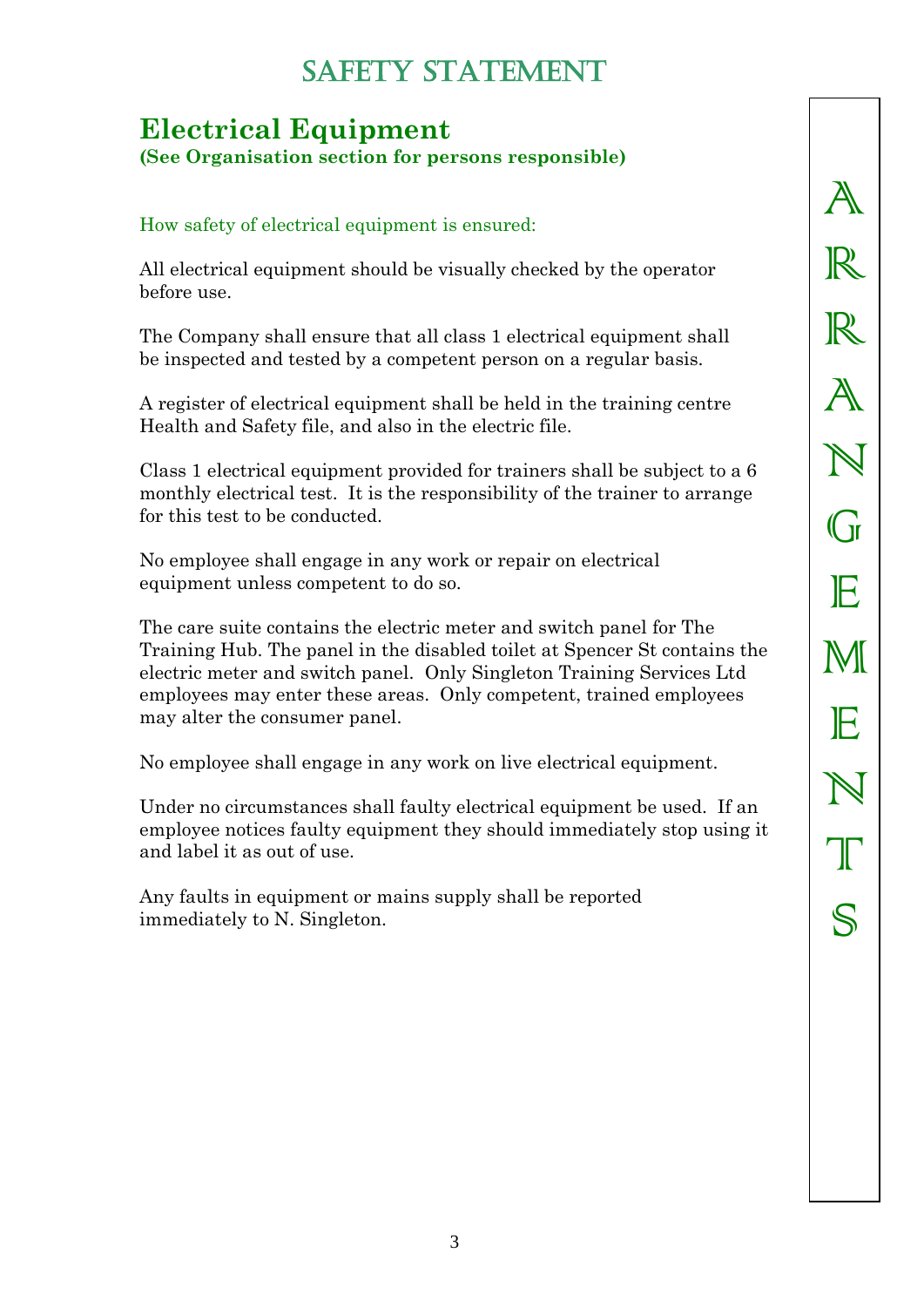### **Fire (See Organisation section for persons responsible)**

#### How compliance with statutory requirements is ensured:

All Singleton Training Services Ltd employees shall receive adequate training to allow them to evacuate the building safely in the event of a fire or other evacuation becoming necessary.

All Smoke detectors shall be checked annually by a competent person.

Smoke detectors shall be cleaned monthly.

All fire extinguishers shall be checked weekly by Singleton staff.

The fire alarm system shall be serviced annually by Lindum Fire.

Any faults other than low voltage batteries in smoke detectors shall be reported to N Singleton at the earliest opportunity.

Due to the Fire Exit Doors at both The Training Hub and Spencer St being secured by locks. The unlock procedure is to be rigidly followed when a course is being run in either building.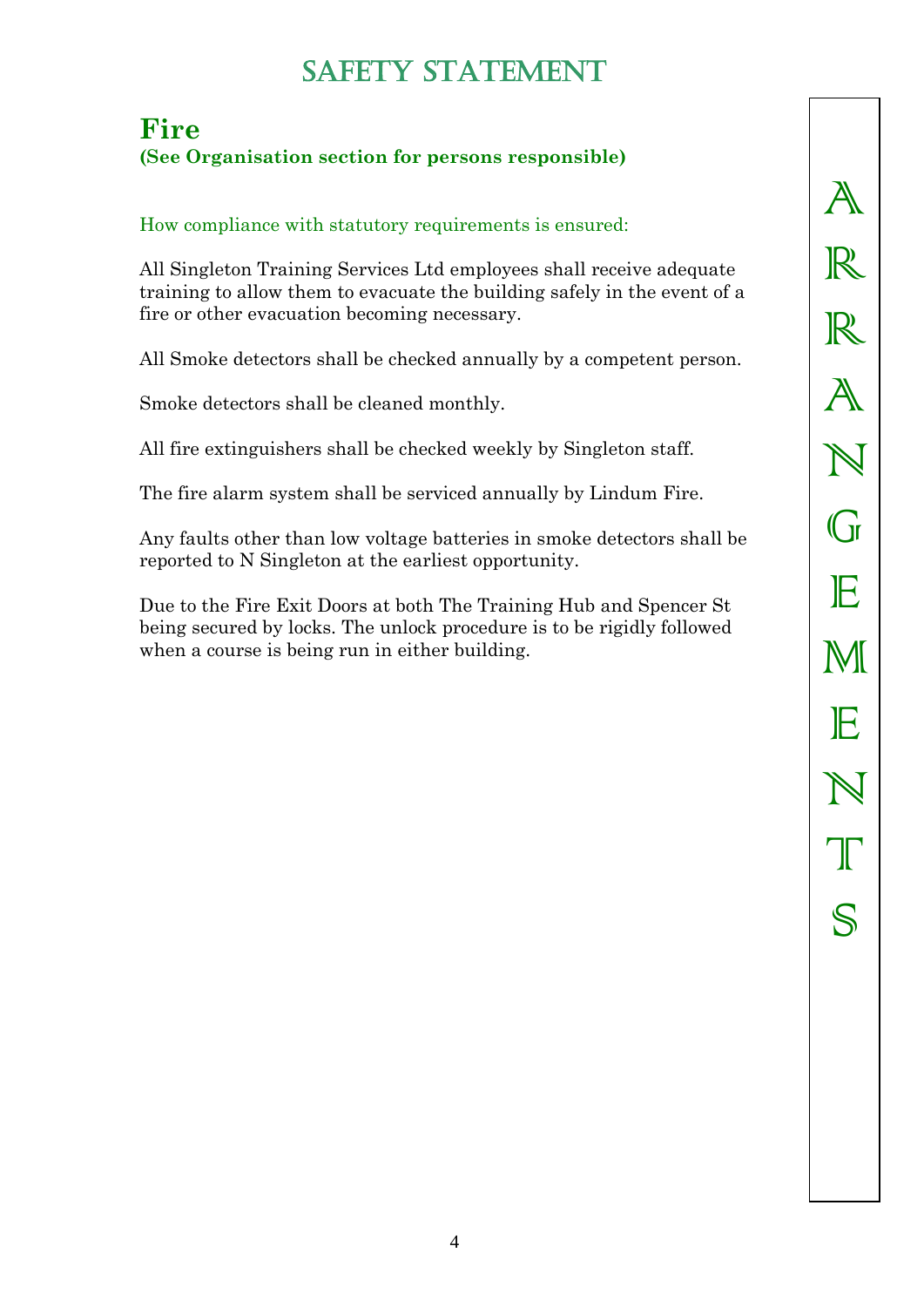### **First Aid (See Organisation section for persons responsible)**

How first aid cover at work is provided and ensured:

First aid supplies shall be kept in the first aid boxes in the kitchen areas.

Mrs. Glenda Minns is responsible for ensuring the boxes are fully stocked and in date.

All Company vehicles shall carry first aid supplies.

The Training Centre first aid boxes shall contain at least the following supplies:

- $1 1$ <sup>st</sup> aid book
- 20 Self adhesive, sterile, individually wrapped plasters
- 20 Blue, Self adhesive, sterile, individually wrapped plasters
- 2 Triangular bandages
- 2 Small sterile unmedicated dressings
- 2 Medium sterile unmedicated dressings
- 2 Large sterile unmedicated dressings
- $2 Eye$  pads
- 1 Scissors
- 6 Antiseptic wipes
- 2 Pairs of gloves
- 2 burn gel sachets

The Company shall train all staff to the RQF 3 day first aid at work level or equivalent.

At all times there will be at least one first aider at The Training Hub.

If a course is being run without a member of Singleton Training Services Ltd being present in the building. Singleton Training Services Ltd are to ensure the company providing the training provide a competent person to fulfil these obligations.

All first aid tutors shall complete the RQF first aid at work certificate or equivalent.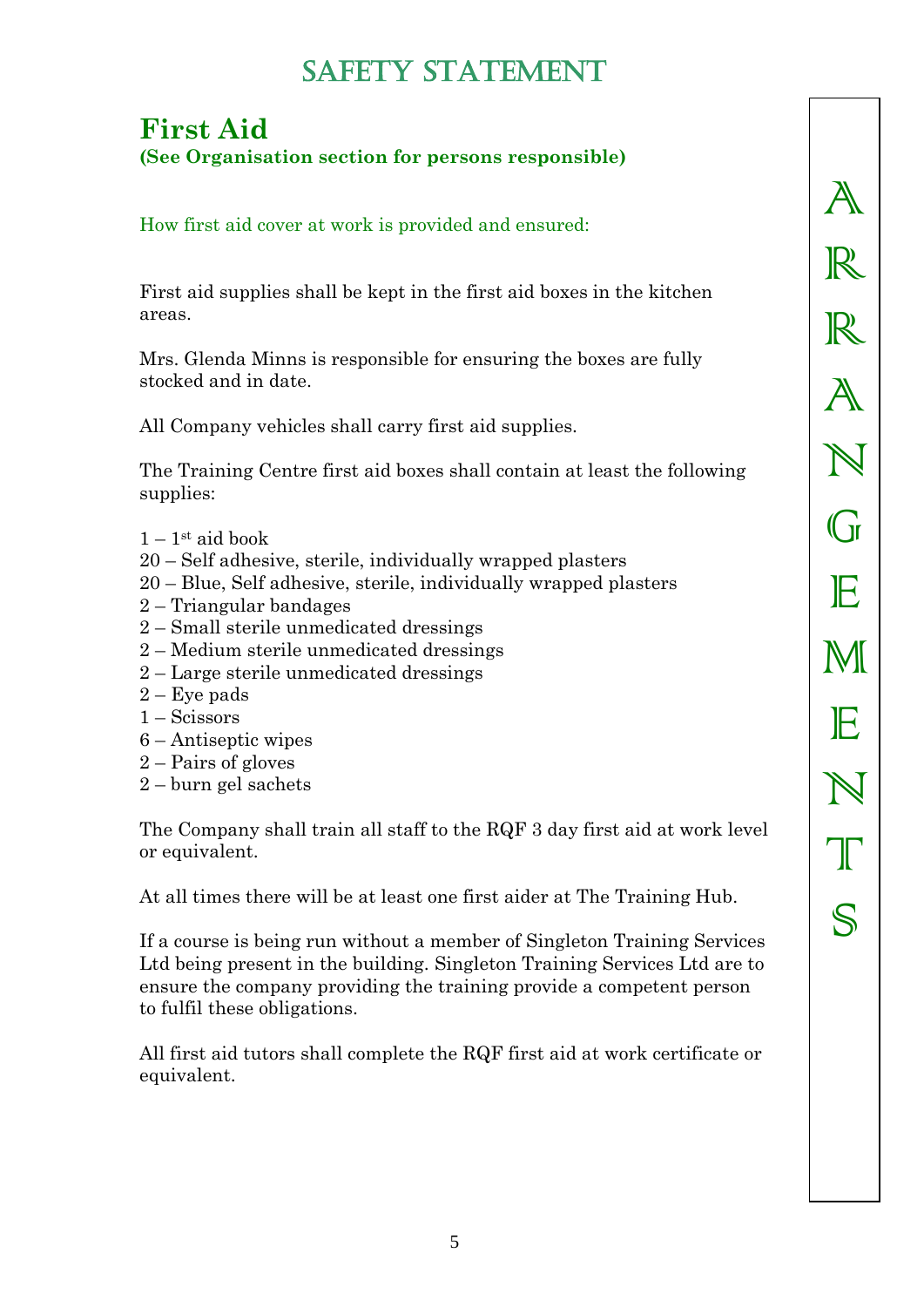# **Hazardous Substances**

**(See Organisation section for persons responsible)**

How compliance with statutory requirements is ensured:

COSHH data sheets shall be held in the training centre for all chemicals having a Haz-Chem or CLP symbol.

COSHH risks assessments shall be conducted and recorded on all items having a Haz-Chem or CLP symbol.

No employee shall use any chemical unless it has been assessed first.

Employees should read the risk assessments before using a chemical for the first time.

All employees shall handle and store all chemicals used by the company according to the guidelines laid down in the COSHH data sheets.

No contractor is allowed to bring COSHH assessable substances onto the company premises without the express permission of Singleton Training Services Ltd. All such substances shall be accompanied by a COSHH risk assessment and data sheet.

The company has been assessed for asbestos. The results are that no asbestos exists on site.

The company has been assessed for the likelihood of Legionella infection. The results are that no header tank, evaporator or any other sort of cooling system currently exists on site, so the risk is negligible.

The company has been assessed for lead at work. No lead could be found in the building, all drinking water pipes are copper or plastic; therefore there is no risk from lead at work.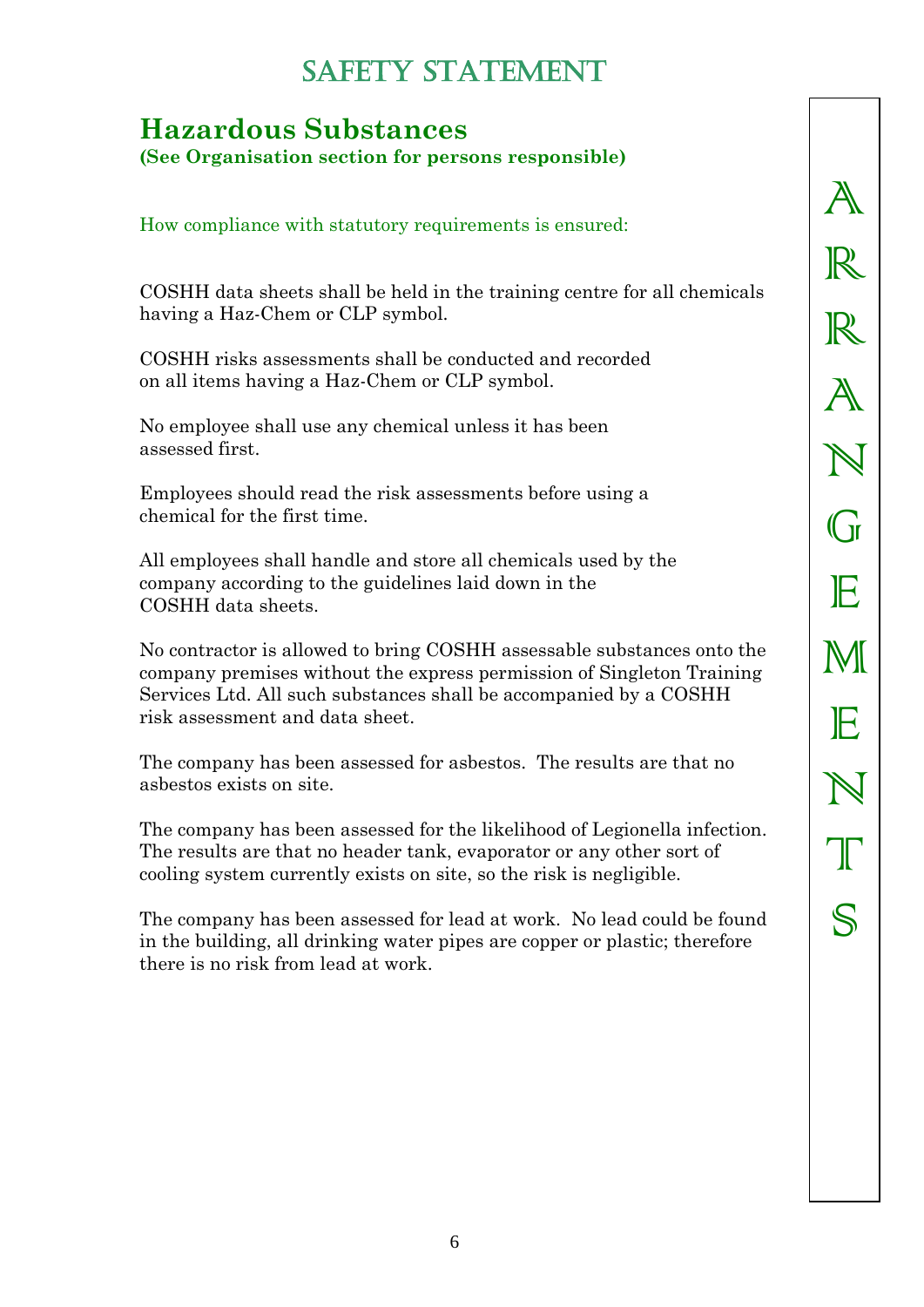### **Housekeeping and Environmental (See Organisation section for persons responsible)**

#### How general cleanliness and tidiness of the workplace is maintained:

Floors and access routes shall be kept clear at all times.

Fire exits must be unlocked at the start of work, and kept clear at all times. In the event of a course being run, the fire unlock procedures shall be strictly followed.

Dust and debris should not be allowed to accumulate to a level that poses fire risk.

All waste bins shall be emptied at the end of the day.

All Rubbish shall be removed from the building daily.

Any defect with the building or its contents must be reported to N. Singleton as soon as possible.

The company is committed to recycling and energy efficiency.

We will recycle the following items:

- Ink jet cartridges
- Tin cans
- Plastic bags
- Cardboard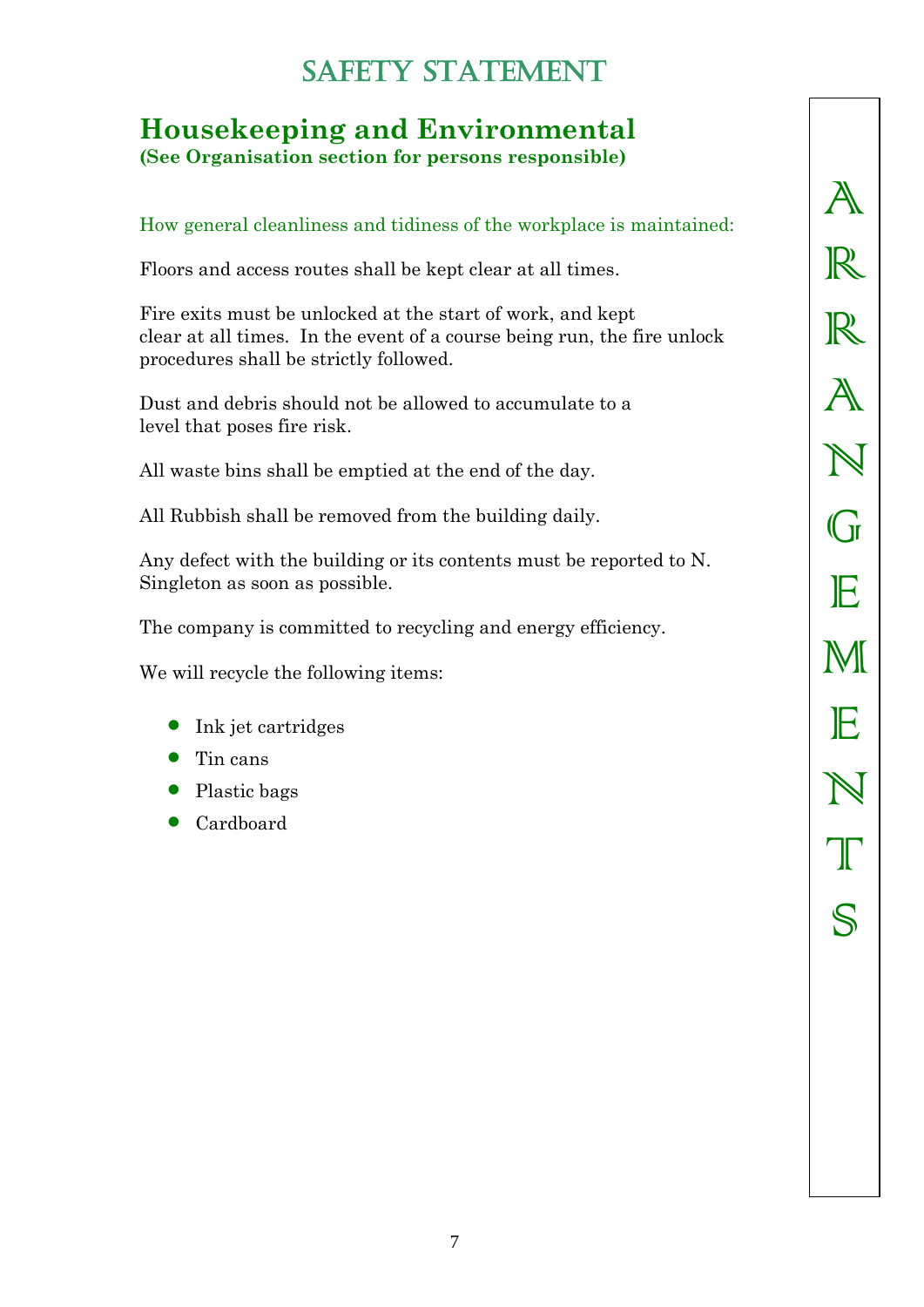# **Information, Instruction, Training**

### **(See Organisation section for persons responsible)**

How health and safety information, instruction and training is ensured:

All staff must be familiar with health and safety rules.

Specific training shall be organised for:

- 1. COSHH
- 2. Basic health and safety
- 3. Basic hygiene
- 4. First aid
- 5. Fire
- 6. Manual Handling
- 7. VDU operation
- 8. Safeguarding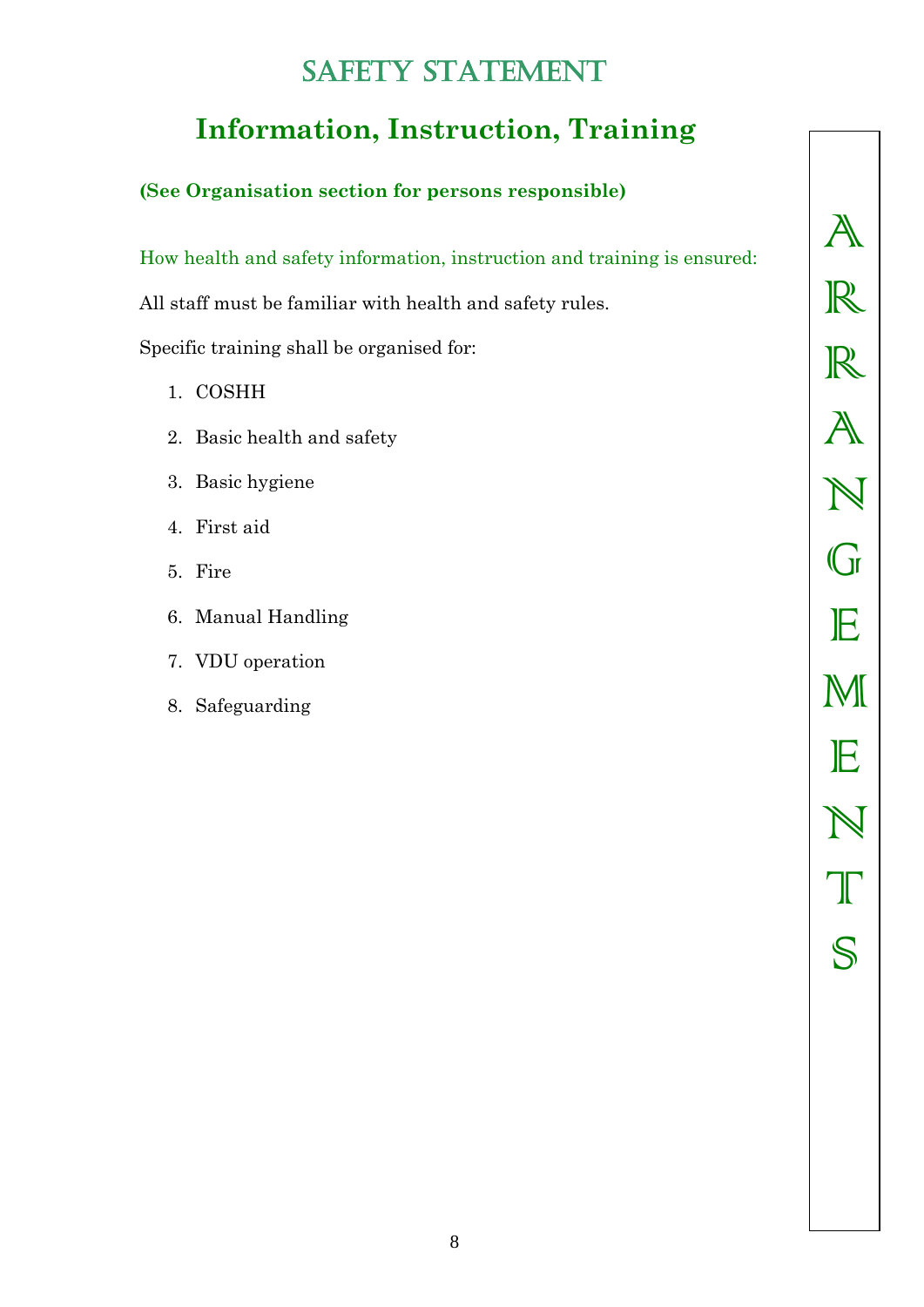# **Manual Handling**

**(See Organisation section for persons responsible)**

How manual handling operations are dealt with:

All employees should be aware that poor manual handling may cause significant injury. Whenever possible large or heavy loads should not be lifted alone – always ask for assistance.

Personal protective equipment shall be provided by the employer and must be worn by employees whenever any manual handling task dictates its' use.

The company shall conduct manual handling risk assessments as required on large or heavy items prior to handling.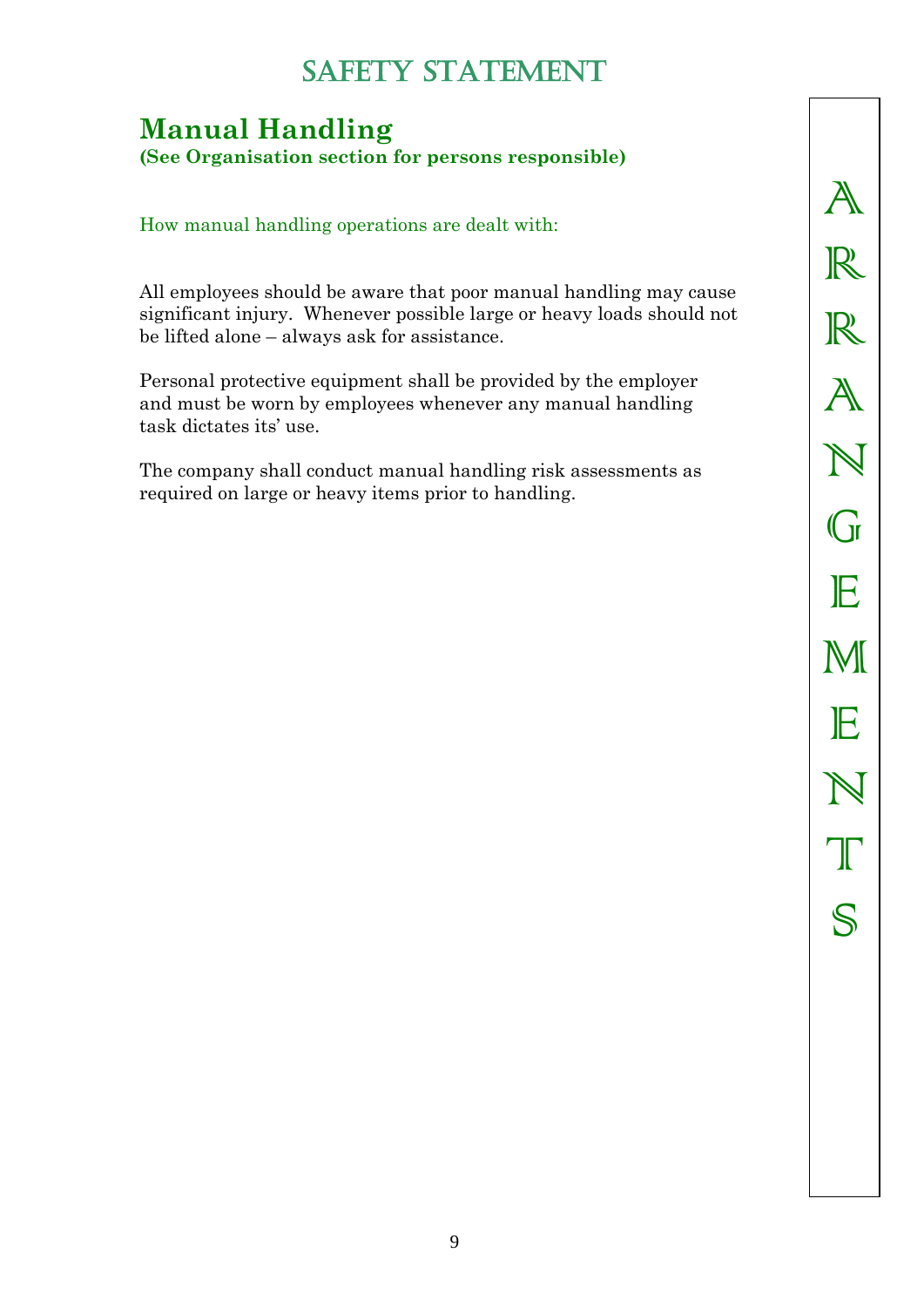### **Medical Emergency (See Organisation section for persons responsible)**

#### How serious accidents or health conditions are dealt with:

In the event of a serious accident or health condition the company will phone for the emergency services immediately, the appointed person should assist as necessary at the scene.

For less serious medical situations, the appointed person on duty should assess the nature and extent of the emergency and take the appropriate action.

In the event of a member of staff or visitor requiring hospital treatment, they should be accompanied to hospital wherever possible.

Company employees are not permitted to administer or dispense medicines or drugs of any sort; unless they have completed the safe administration of life saving medication course and are authorised to do so.

Any Accident to a non employee whilst on the premises that requires medical treatment at hospital must be reported under RIDDOR. To enable this to happen any such accident should be reported to N Singleton without delay.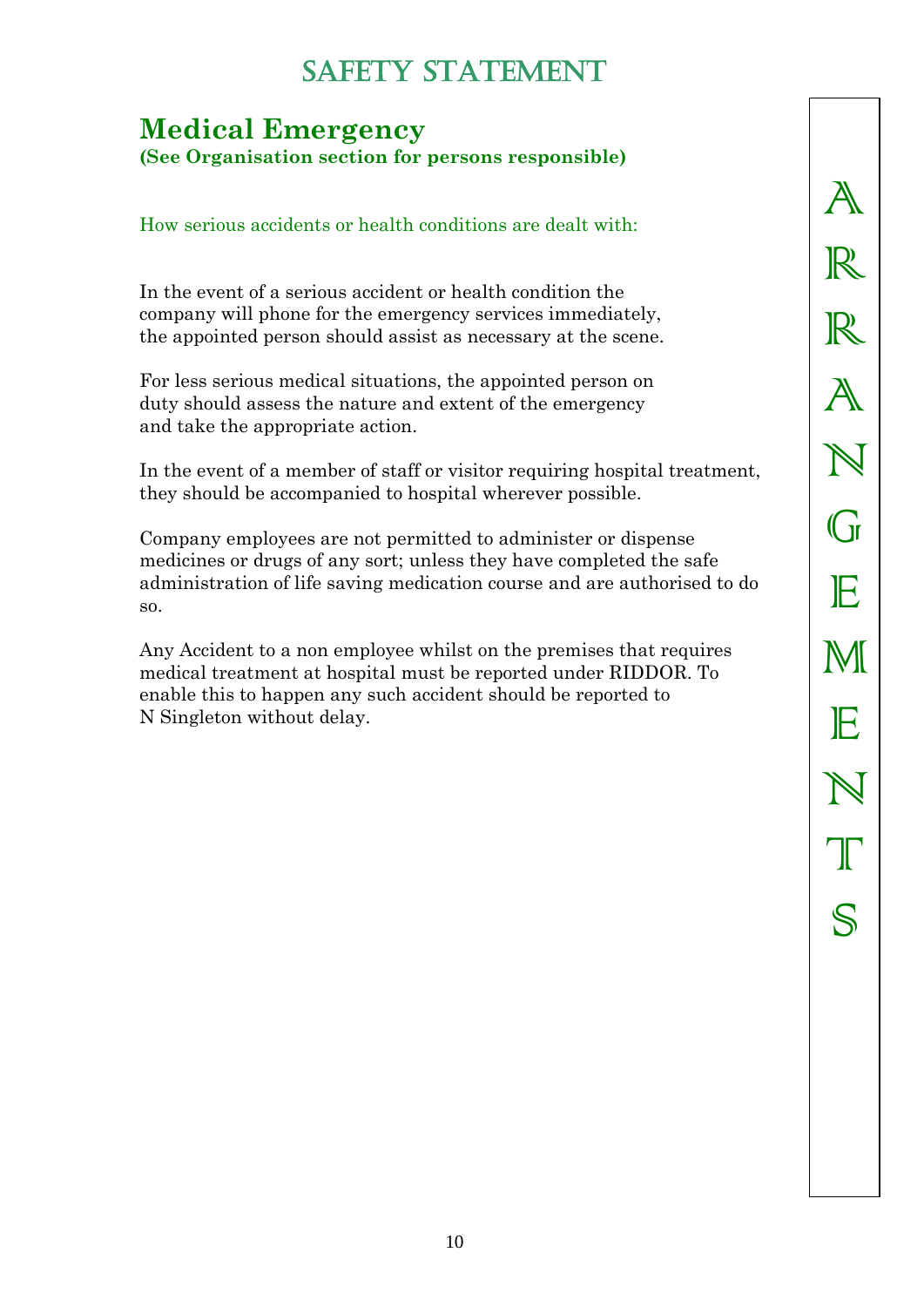# **Monitoring and Review**

**(See Organisation section for persons responsible)**

How health and safety performance is monitored and reviewed:

This policy shall be reviewed annually or following any significant change.

Nigel Singleton shall be responsible for reviewing the ongoing arrangements.

Following any significant accident or incident the Company shall conduct an accident investigation to prevent the situation re-occurring.

An annual general risk assessment shall be conducted and brought to the attention of all staff.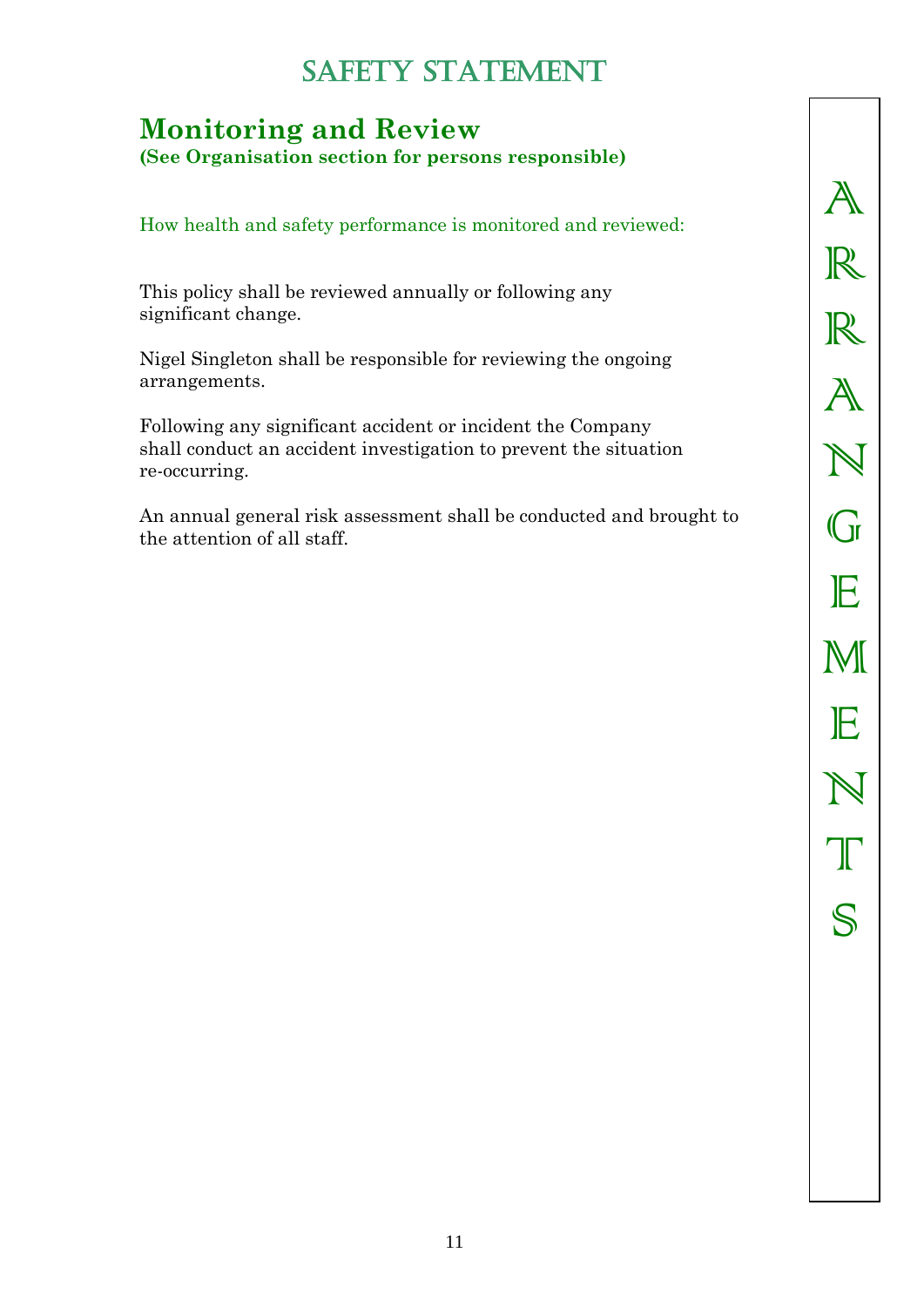### **Noise at Work (See Organisation section for persons responsible)**

How compliance with statutory requirement is ensured:

Noise levels have been assessed and do not exceed any statutory limits.

Noise assessments are kept in the H&S file.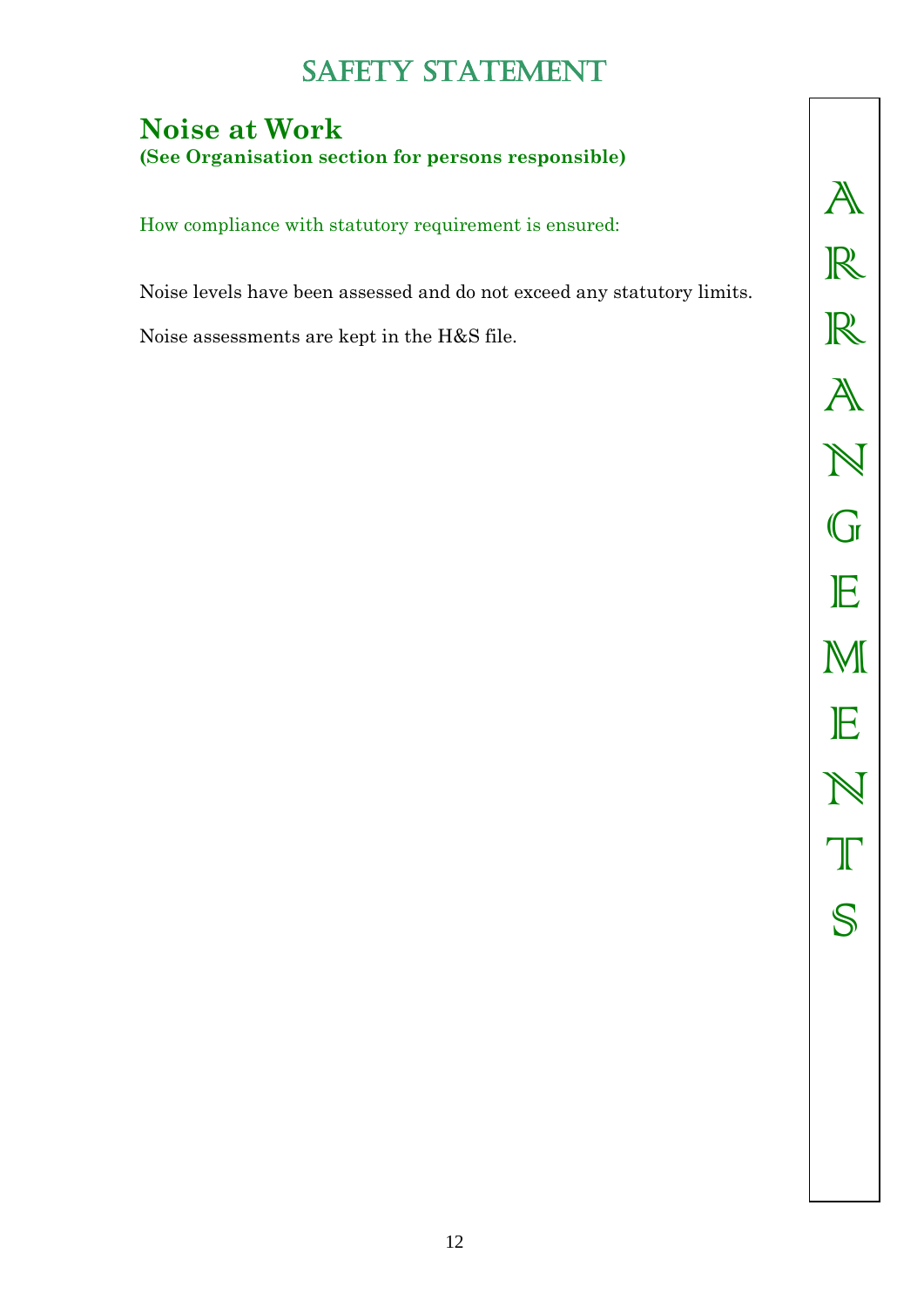### **Protection of Children (See Organisation section for persons responsible)**

# How compliance with statutory requirements is ensured:

This policy applies to all staff, including the company owner, volunteers and freelance, agency staff, students or anyone working on behalf of Singleton Training Services Ltd.

#### **The purpose of this policy:**

- The Children's Act 2004 defines a child as a person under the age of 18.
- To protect children and young people who receive Singleton Training Services Ltd services. This includes the children of adults who use our services.
- To provide staff and volunteers with the principles that guide our approach to child protection.
- Singleton Training Services Ltd believes that a child or young person should never experience abuse of any kind. We have a responsibility to promote the welfare of all children and to keep them safe. We are committed to practice in a way that protects them.

#### **We recognise that:**

- The welfare of the child/young person is paramount.
- All children, regardless of age, disability, gender, racial heritage, religious belief, sexual orientation or identity, have the right to equal protection from all types of harm or abuse.
- Working in partnership with children, their parents, carers and other agencies is essential in promoting young people's welfare.

#### **We will seek to keep children and young people safe by:**

- Valuing them, listening to and respecting them.
- Adopting child protection practices through procedures and a code of conduct for staff and volunteers.
- Providing effective management for staff and volunteers through supervision, support and training.
- Recruiting staff and volunteers safely, ensuring all DBS checks are completed.
- Sharing concerns with agencies who need to know and involving parents and children appropriately.

#### **We are committed to reviewing our policy and good practice annually.**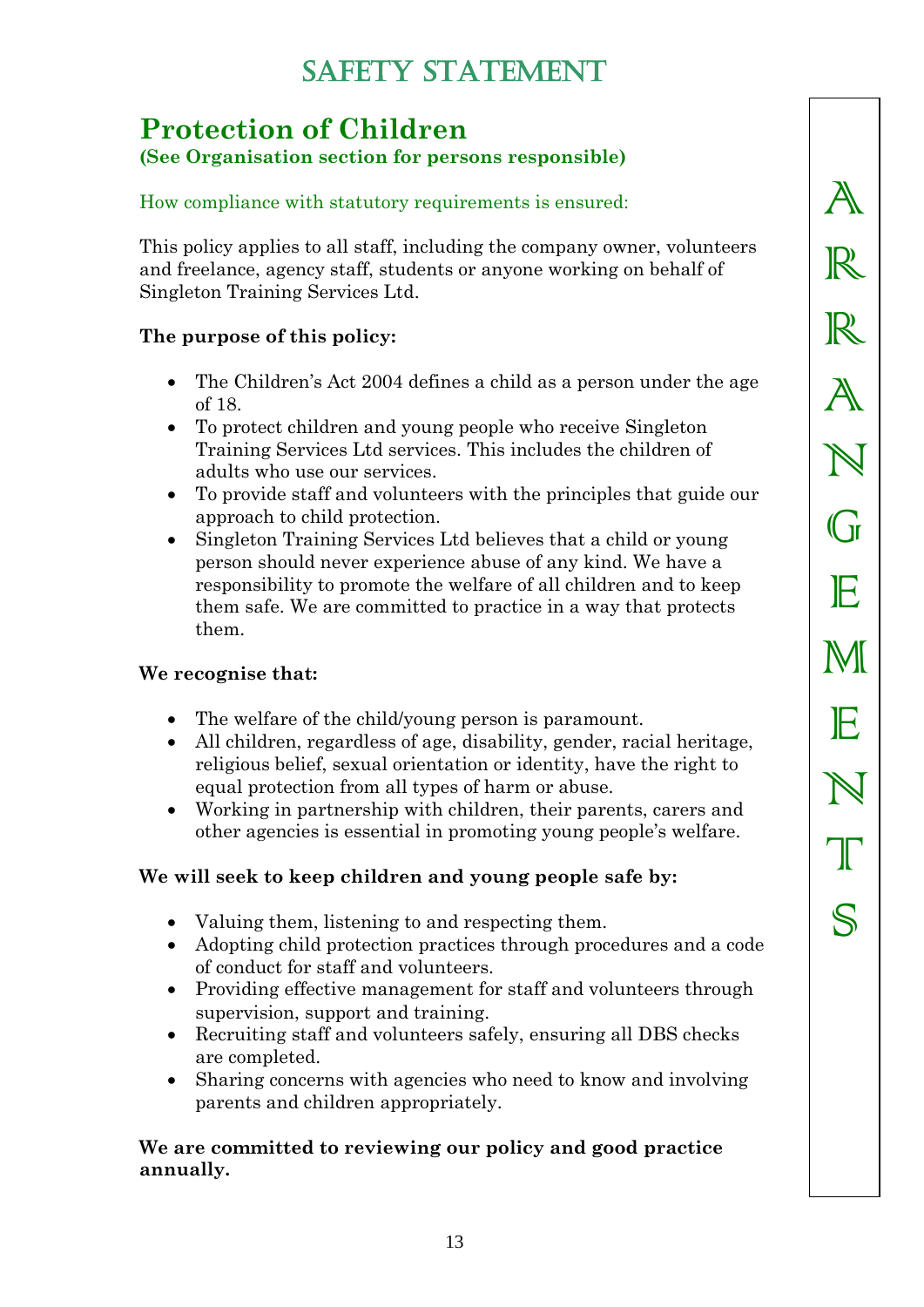### **Personal Protective Equipment (PPE) (See Organisation section for persons responsible)**

How compliance with statutory requirements is ensured:

The Company will provide all necessary PPE free of charge.

All employees shall wear PPE provided whenever required – failure to wear PPE is a criminal offence –

Any faulty PPE should be reported immediately to Nigel Singleton.

Employees should take reasonable care of PPE, keep it clean and store it correctly.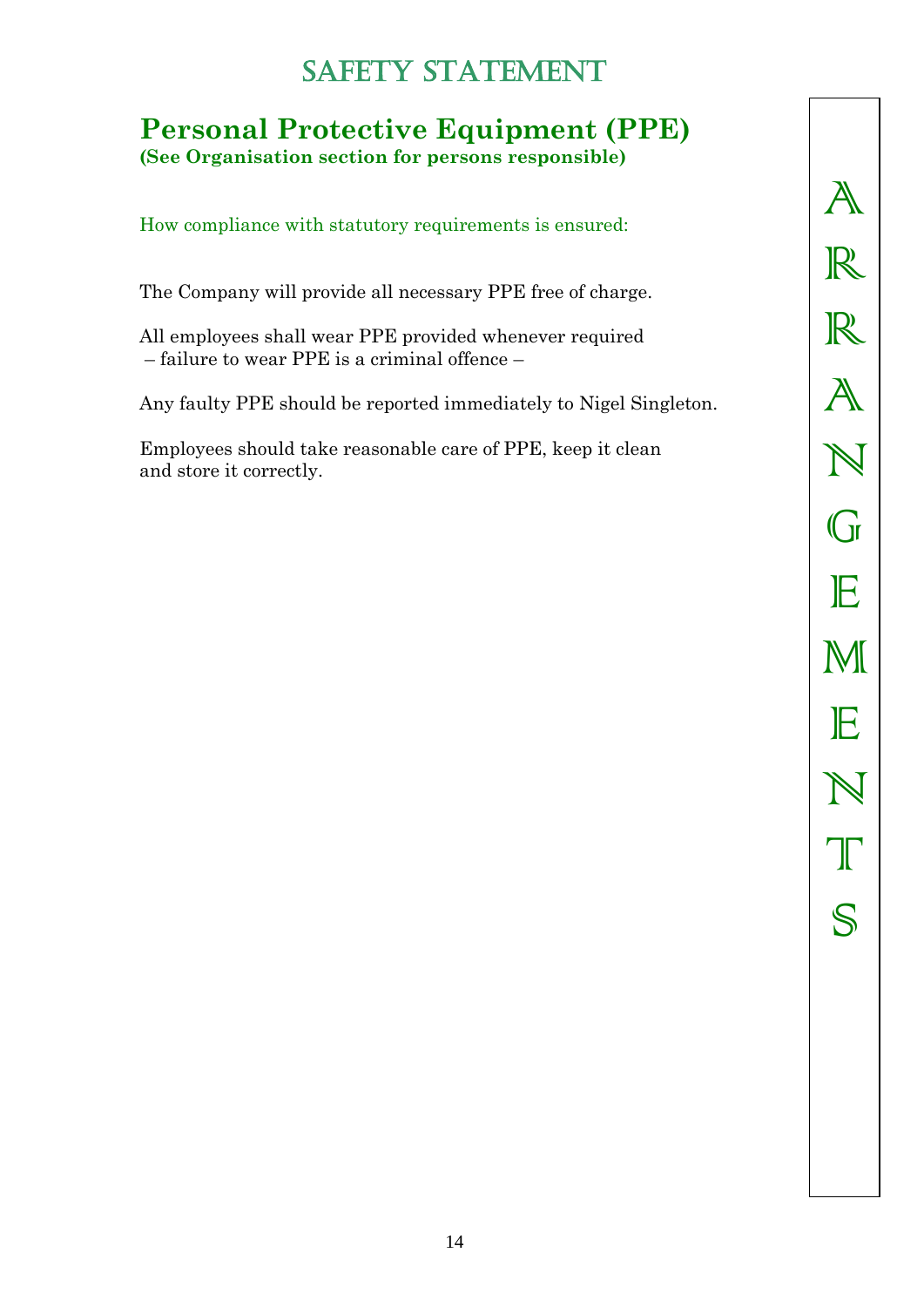### **Recruitment and Induction (See Organisation section for persons responsible)**

How compliance with statutory requirements is ensured:

The company is committed to equality, valuing diversity and working inclusively across all of our activities.

The company aims to have a workforce that represents a variety of backgrounds and cultures and can provide the relevant knowledge, abilities and skills for our organisation.

The company aims to recruit the best people available to join our workforce.

The company shall take all reasonable steps to prevent unsuitable people from joining our organisation.

The company will recruit and manage our staff in a way that complies with legislation designed to combat inequality and discrimination.

The company will ensure that our recruitment and selection processes are consistent and transparent.

The company will ensure that new members of staff are given a proper induction using the company induction form.

All employees who may be in a situation that involves working with vulnerable groups will be vetted and a DBS will be applied for.

The company will conduct all necessary checks to ensure an employee is eligible to work in the UK.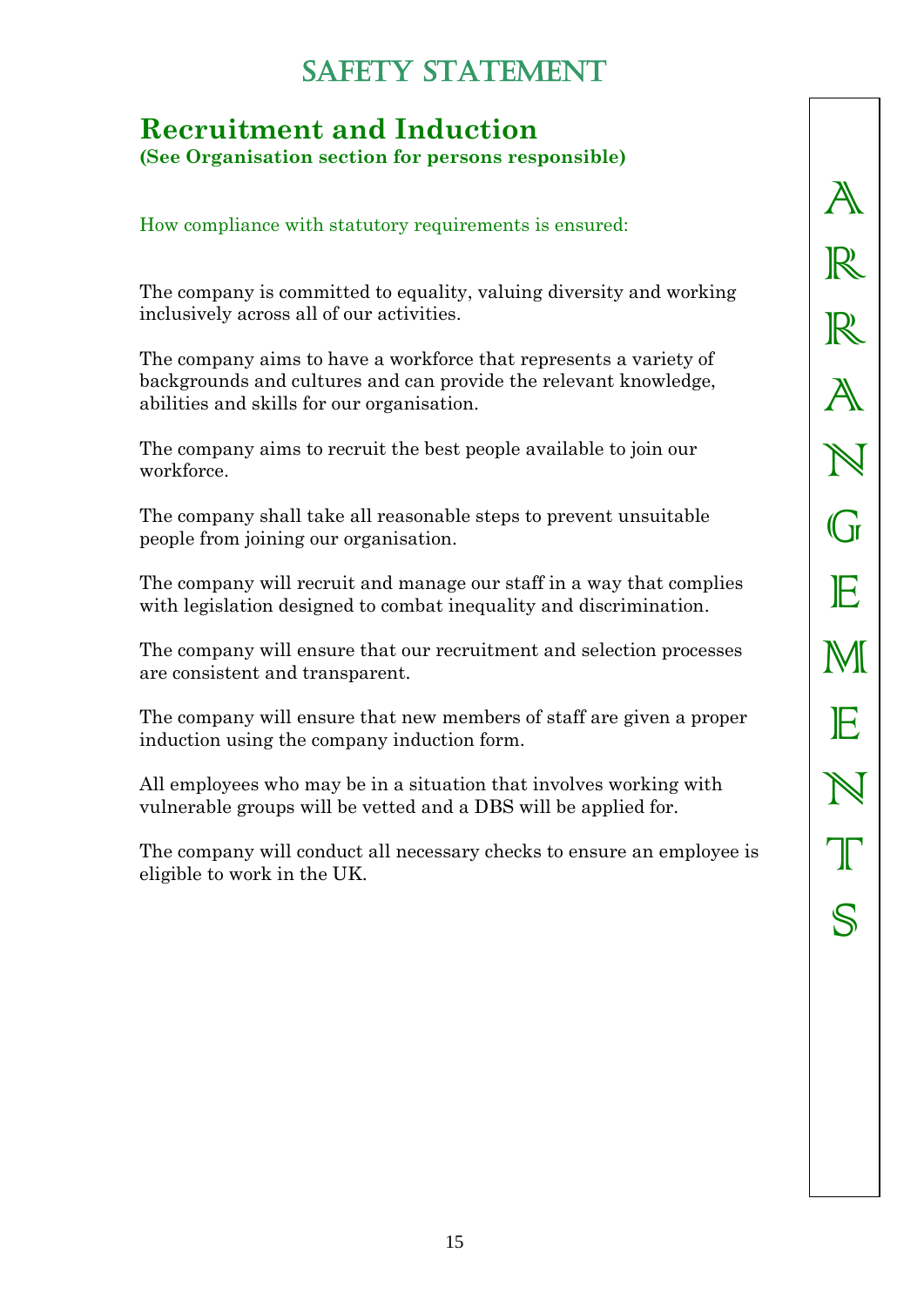### **Risk Assessment**

**(See Organisation section for persons responsible)**

How compliance with statutory requirements is ensured:

The following risk assessments shall be completed by the company.

- 1. Fire risk assessment annually.
- 2. COSHH risk assessments
- 3. General site safety audit annually
- 4. Working at heights (roof access)
- 5. Movement of vehicles and pedestrians
- 6. Young workers as needed
- 7. Lone working annually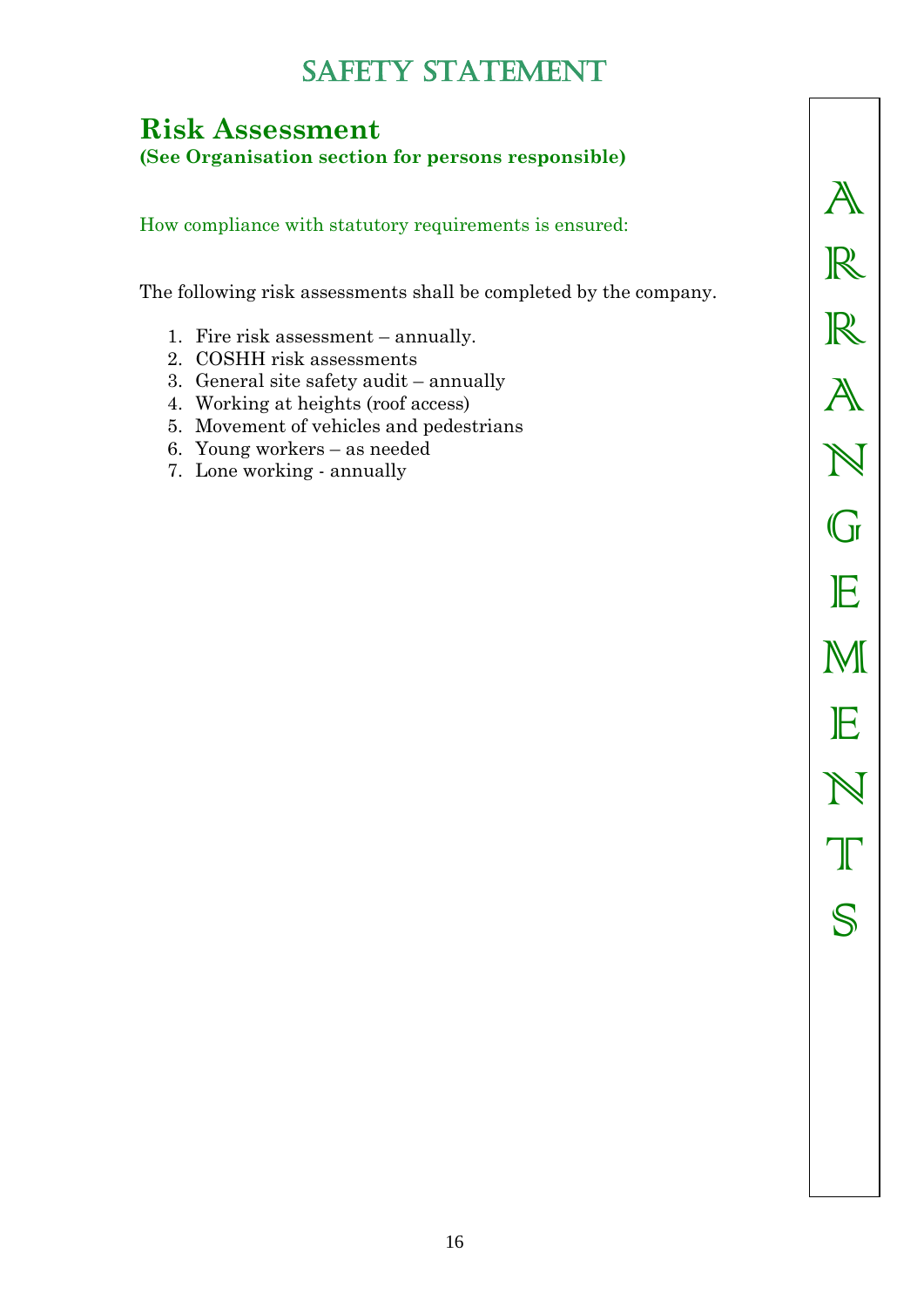### **Safe Systems of Work (See Organisation section for persons responsible)**

How compliance with statutory requirements is ensured:

Whilst working on the company premises or on any client's premises, all members of staff will follow the prescribed safe way of working. All staff shall be instructed in safe systems of work upon first starting a new job.

All trainers and consultants working on clients premises are expected to abide by the clients health & safety policy and respond immediately to any instruction issued by the client.

All trainers & consultants are reminded of their duty under Section 3 of the Health & Safety at Work Act 1974 to ensure the safety of non employees. If a trainer assesses that a candidate is unfit in any way to commence or undertake a physical exercise on any training course; then the trainer should not allow such an individual to participate in the physical exercise and this matter should be reported to N. Singleton and also the manager of the client's site.

Employees are reminded of their legal obligation under Section 7 of the Health & Safety at Work Act 1974 which states that they must take reasonable care of their own safety and co-operate with the employer at all times to allow the employer to fulfil his legal requirements.

Any member of staff who deliberately fails to ensure their own safety or affects the safety of others may be subject to disciplinary action.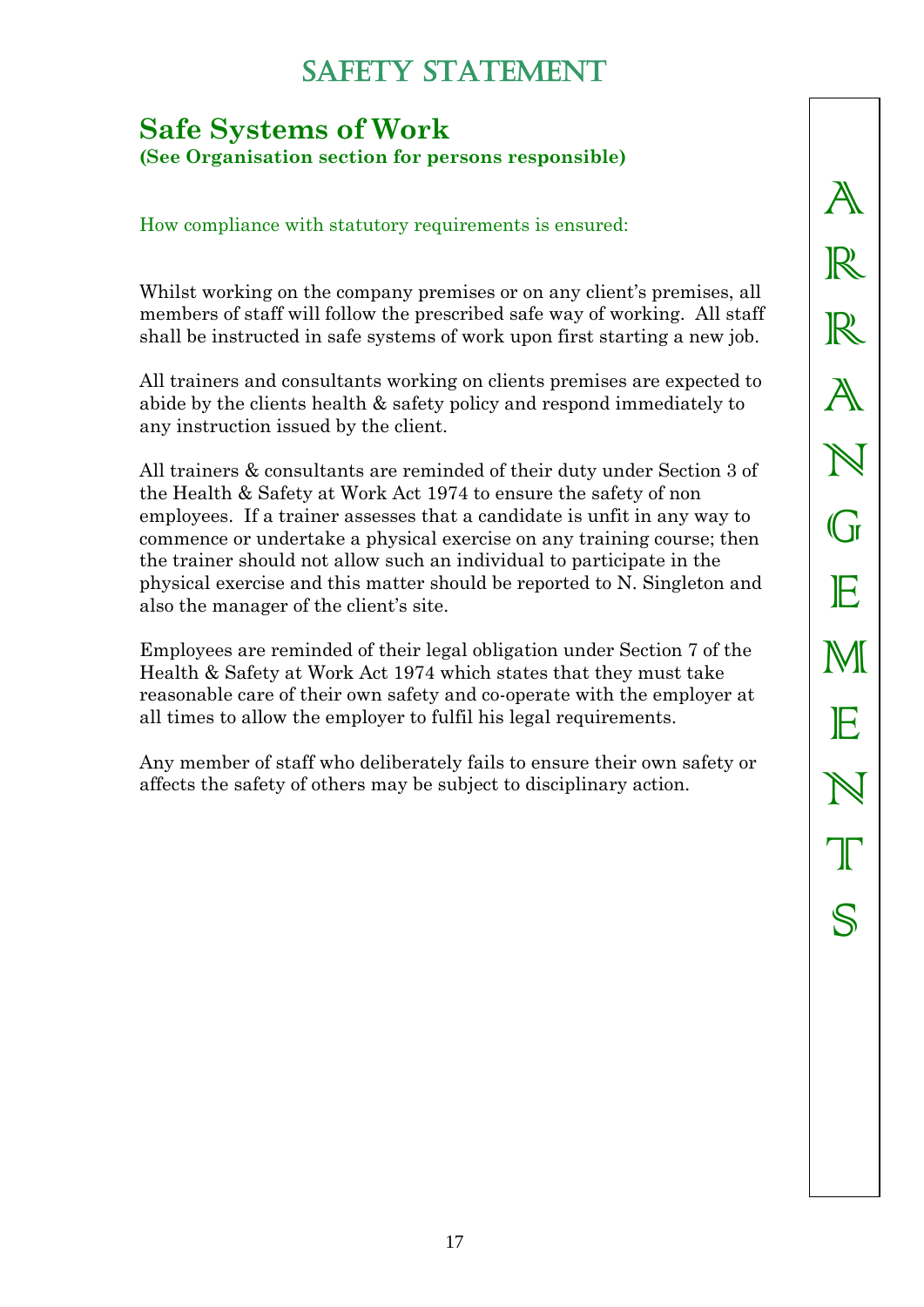### **Serious & Imminent Danger (See Organisation section for persons responsible)**

#### How compliance with statutory requirements is ensured:

All employees shall as far as is possible prevent situations arising that could cause harm to themselves or others.

In the event of an employee being in a position of danger, they are expected to remove themselves from such danger and report the problem immediately. This shall apply equally in the training centre as well as on a clients site.

If whilst working offsite, an employee finds that the customers facilities represent a situation of serious or imminent danger, then the matter should be reported to the office for advice, before any work commences.

Employees are reminded of section 7 of the Health & Safety At Work Act 1974, this requires employees never to place themselves in a position of danger. Employees knowingly working in unsafe conditions may be subject to disciplinary action.

When employees are working alone in the office, it is recommended that all entry doors are kept locked should they feel that this is necessary.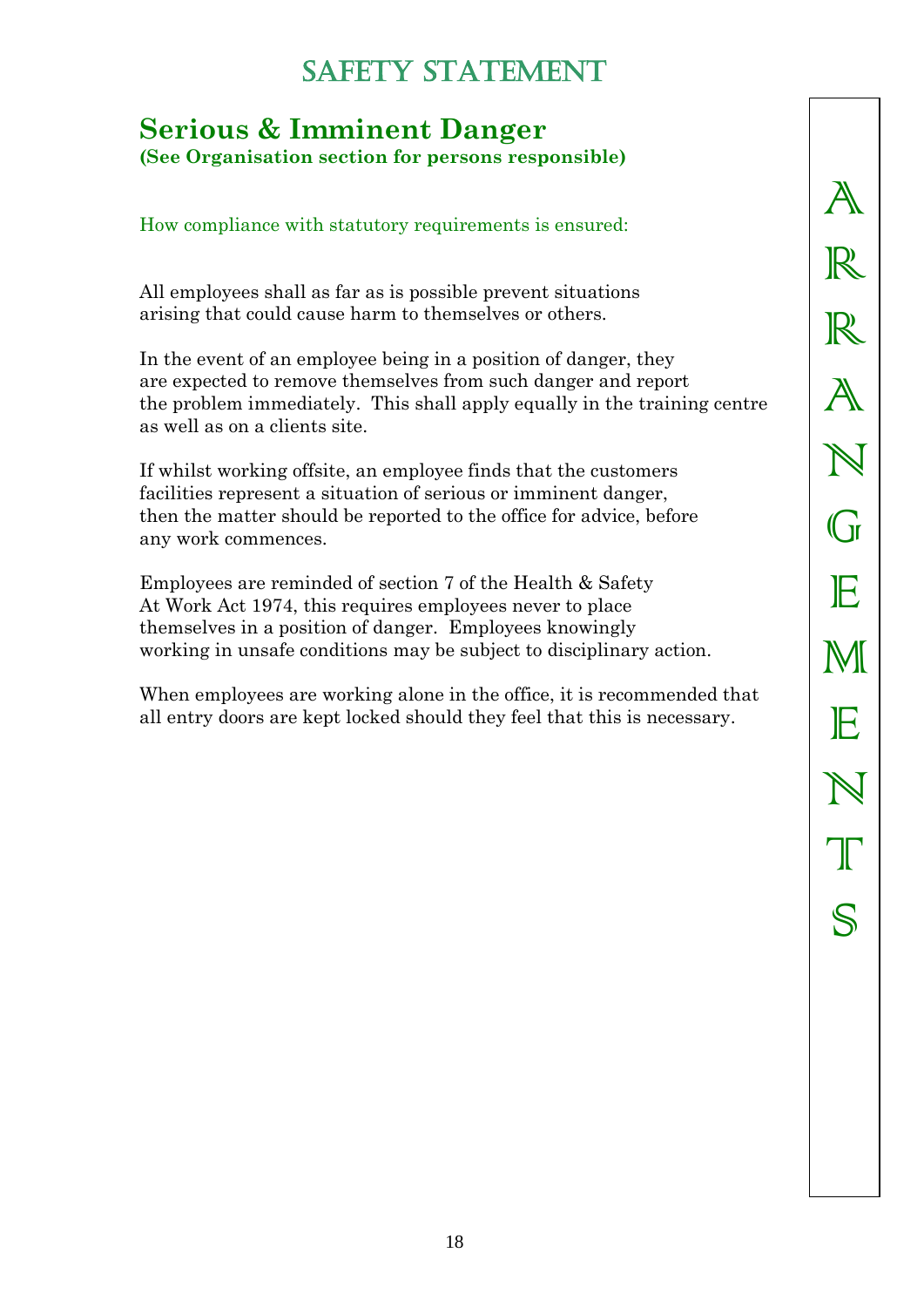### **Vehicles & transport (See Organisation section for persons responsible)**

How compliance with statutory requirements is ensured:

The speed limit in the car park is set to 5mph. All car drivers are reminded that the car park may have pedestrians using it and are requested to drive in a slow and cautious manner.

Pedestrians as far as is possible should give way to traffic in the car park, and whilst walking down the side of the building should stay off the roadway.

Extra lighting has been provided for the car park to illuminate the area at night.

Whilst on company business, it is expected that employees follow all aspects of the Highway Code and other road traffic legislation.

Whilst on company business it is expected that all employees maintain their own cars in a roadworthy state and with a full and current MOT certificate, suitable business insurance and a valid driving licence. The company will conduct an annual check of these documents.

Using a mobile phone whilst driving on company business (except 999 calls) may result in disciplinary action being taken against the employee.

In line with government road safety initiatives, driving convictions incurred whilst on company business may result in disciplinary action being taken against the employee.

All employees must take a break from driving on company business if the journey is longer than 100 miles or 2 hours of continuous driving, whichever is the shortest.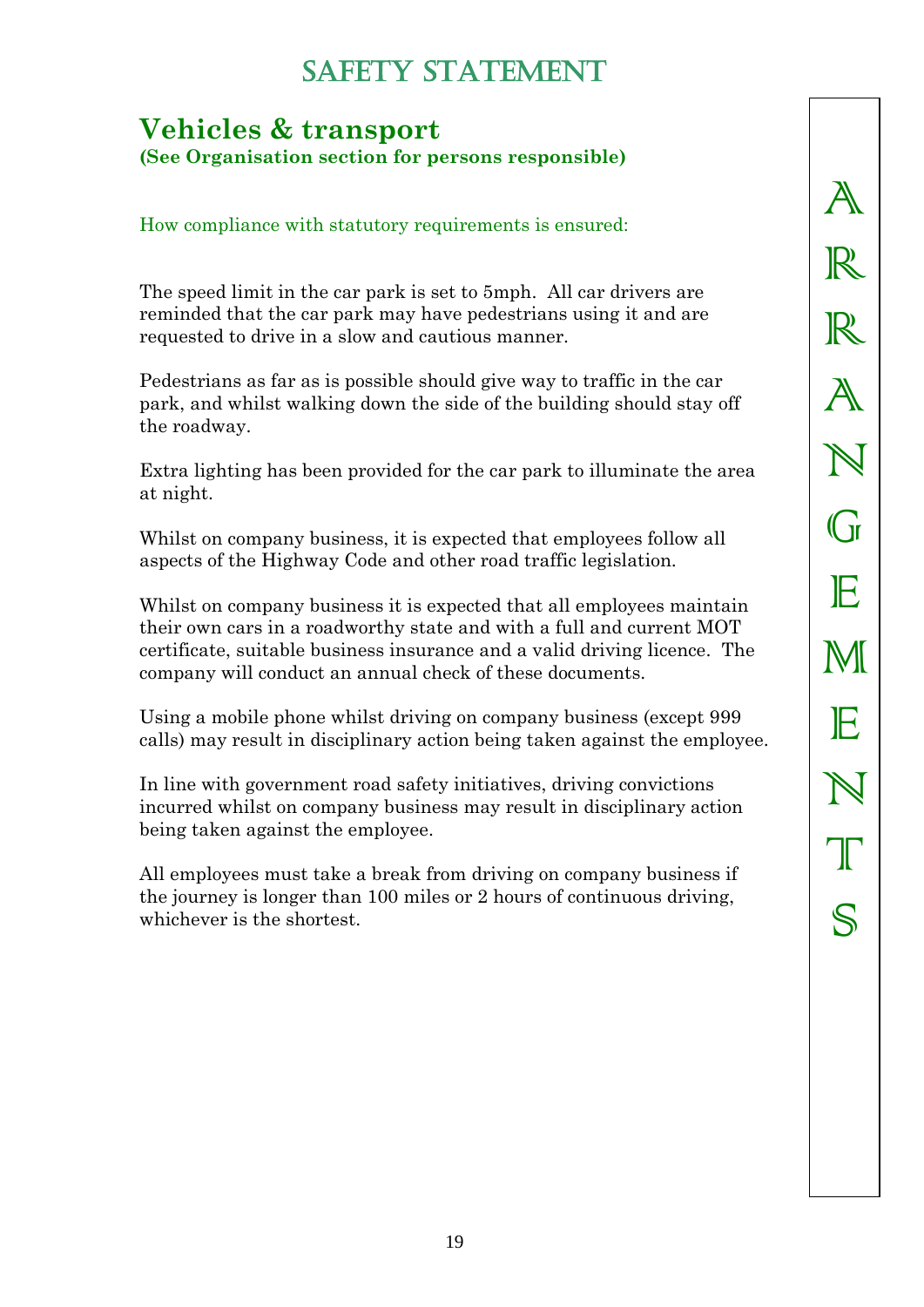### **Visual Display Equipment (See Organisation section for persons responsible)**

How compliance with statutory requirements is ensured:

All employees who use computers or laptops shall complete a workstation assessment.

The company will complete a workstation analysis and ensure that all workstation comply with the schedule to the Regulations.

All employees using computers shall ensure that they take regular and frequent rest breaks from screen work.

The company will provide health & safety training on all aspects of computer work to all employees.

The company will provide when requested for free eyesight tests and if required by the optician will provide prescription glasses free of charge.

Ergonomic accessories shall be provided as and when requested by employees.

Any employee who experiences aches or pains from using a computer should report this immediately to Nigel Singleton.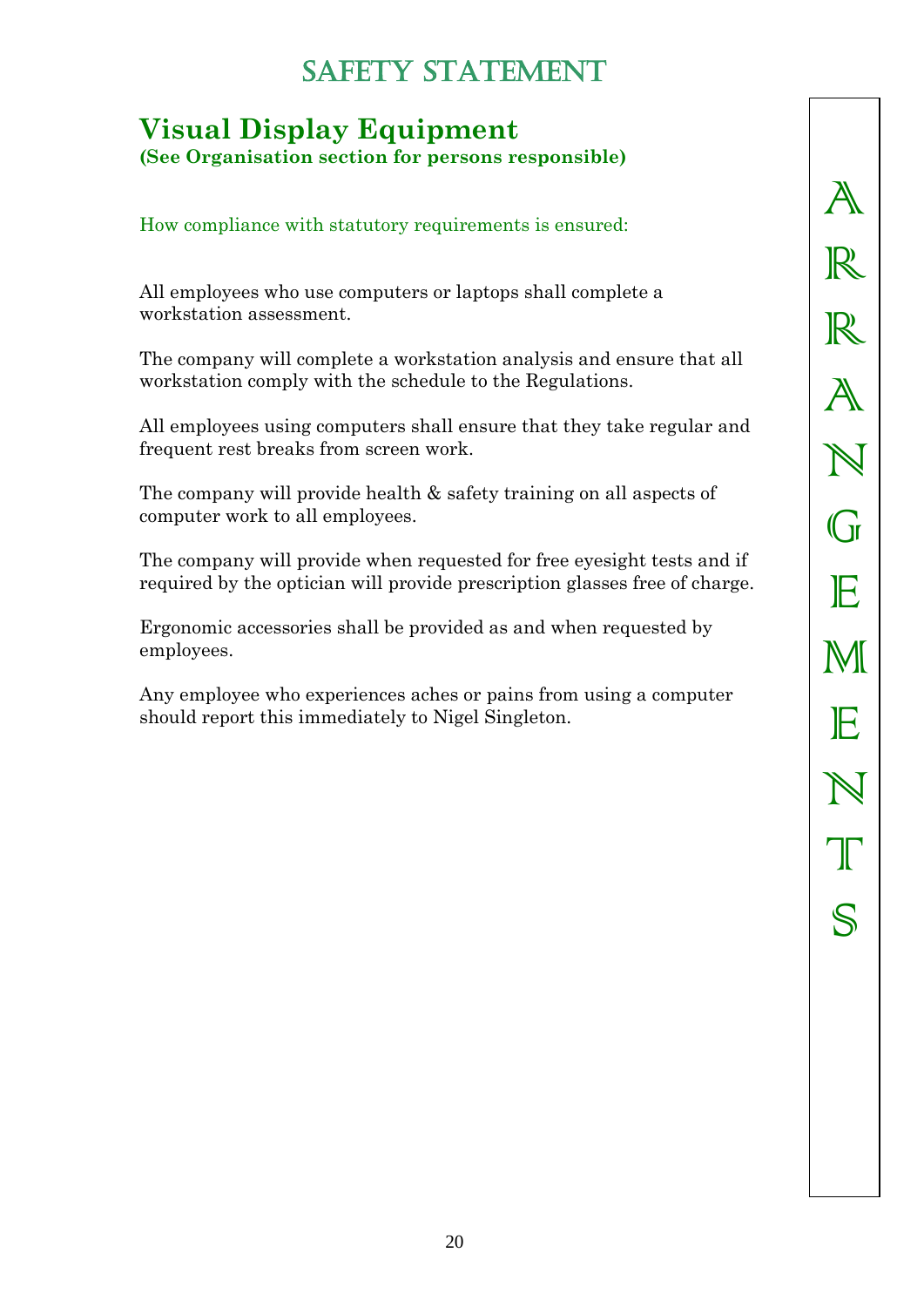### **Violence, Bullying & Discrimination (See Organisation section for persons responsible)**

How compliance with statutory requirements is ensured:

The company is committed to a policy of equality to all employees, customers and students.

Violence or bullying by any member of staff will be considered to be a disciplinary matter and may result in disciplinary action being taken.

The company is also committed to a policy of non discrimination both in training and course literature.

Any instance of discrimination on any grounds of race, age, gender, religion, ethnic group or any other sector may result in disciplinary action.

It is expected that all employees comply with all elements of this section of the policy in all their dealings with other employees, trainees and customers.

As far as is reasonable and practical, Singleton Training Services Ltd shall comply with the Equality Act, and shall take every measure to allow free and equal access to all of its services and training.

To achieve this our training centres at Lincoln and Grimsby have been assessed for disability access and reasonable adjustments have been made which include the provision of disabled toilets at both locations.

Our training presentations have been checked for site impaired students and the company colour scheme of yellow writing on blue background has been nominated as our company standard as recommended by the disability assessor.

This policy shall be reviewed regularly in light of changes to the Disability Regulations.